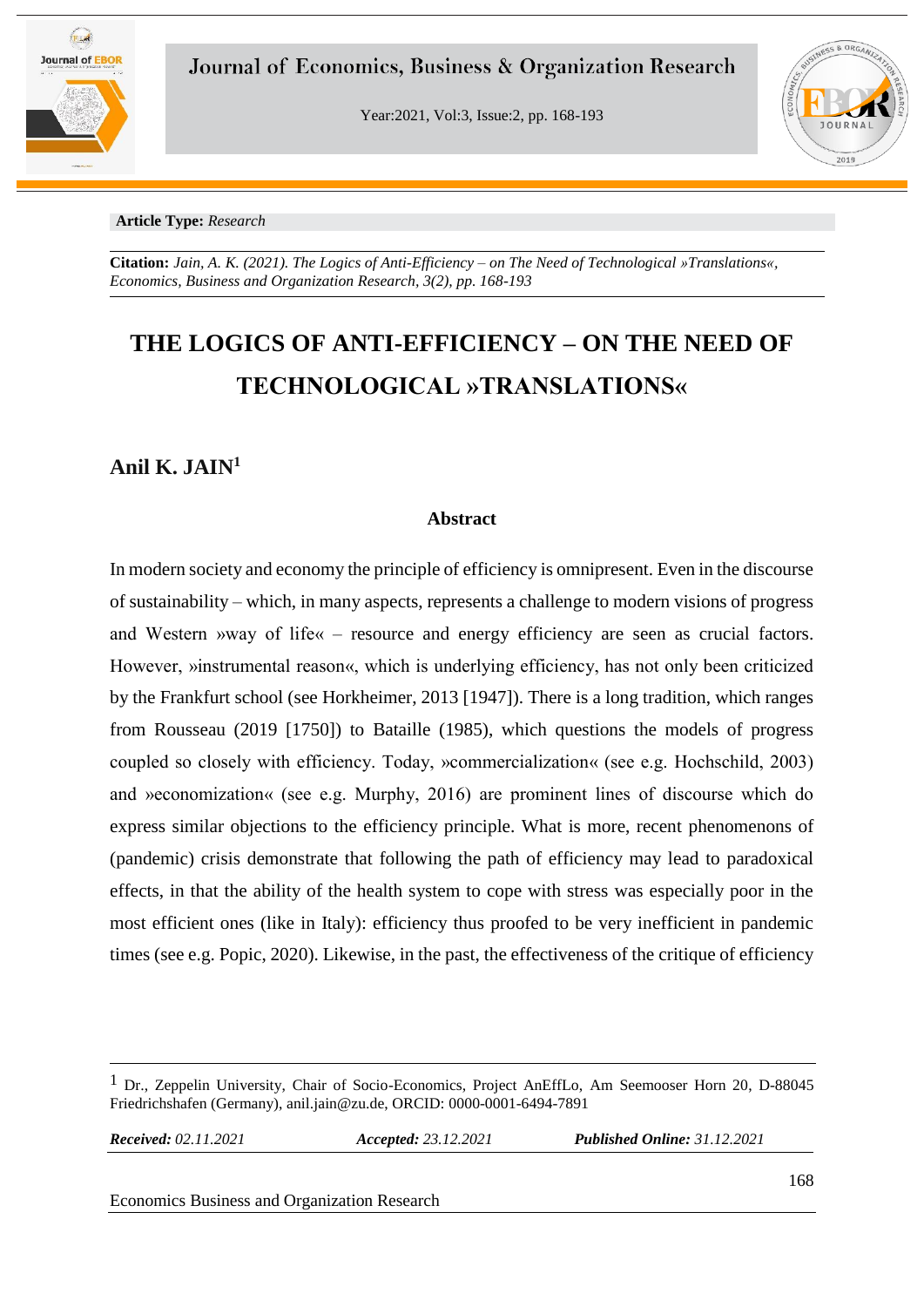has been very limited. One of the reasons for this disproportion could be that the voices of critique (of efficiency) were unable to manifest in technology which is a major driving force of modern society and economy. Accordingly, the logics of anti-efficiency – i.e. logics of relationship, emotion, innovation, etc. – must not only be formulated theoretically but »translated« into technology in order to become effective.

**Keywords:** *Efficiency, Anti-Efficiency, Economization, Instrumental Reason, Technology, Technological Translation.*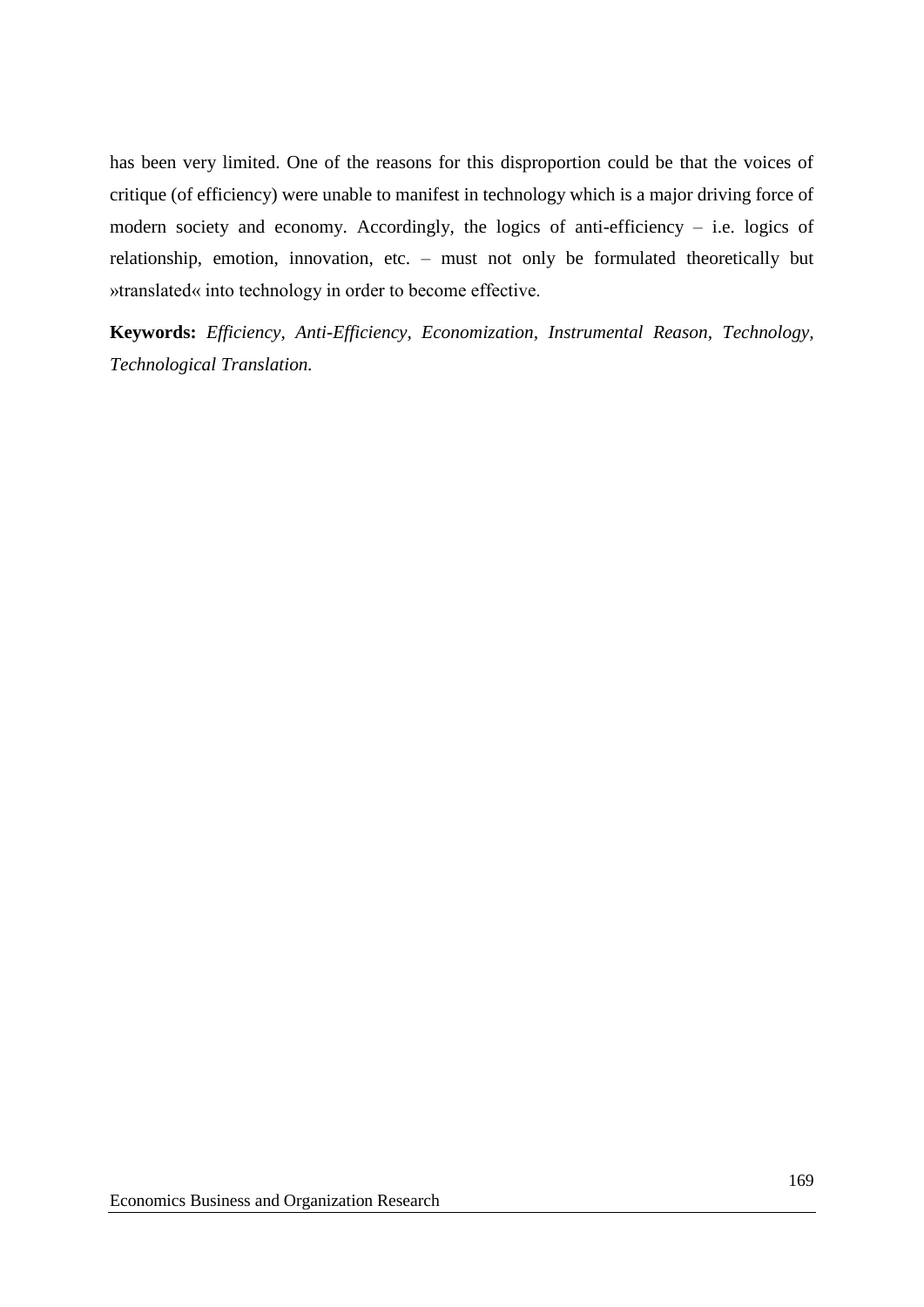### **1. THE NEED FOR ALTERNATIVE CONCEPTS (AND PRACTIES)**

I want to start with a quite instructive quote from a recent interview with consultant Burkhard Schwenker, the former CEO of Roland Berger:

»So, we are just seeing that efficiency has been completely overestimated. The whole economy was geared towards tightest supply chains: everything just in time, as short-term as possible. It would have made sense to invest much more in storage capacity […]

The current situation shows that it is not about having learned something, it is about learning how to think. Only that will bring you forward. We asked Roland Berger's German-speaking alumni how business administration should develop, towards more practice or more theory. Do you know what the clear majority answered? More theory! « (Burkhard Schwenker in Lübke, 2020 [own translation])

Two things are striking about this quote: 1. the questioning of the efficiency principle from a consultant who in the past played a leading role in the maximization of efficiency, 2. the expressed preference of theory over practice by practicians. At least the first element becomes explicable in regard of the context in which the statement was made: the current pandemic crises (see also section 4) – which seems to have triggered some »cathartic« turns.

What is more, it is well possible that the turn of Schwenker appears to be more blatant than it actually is (meant): He just addresses the often-paradoxical effects of efficiency (see section 3), especially when applied with short time horizons in mind, and does not fundamentally question the efficiency principle. The concept of anti-efficiency, which I will outline here (see section 6), is a more radical approach.

As it seems, the circumstances are, however, in favour of such an effort which will not stop at the critique of instrumental reason (see section 5), but seeks to »sublate« efficiency and to »translate« anti-efficiency into technologies and practices (see section 7). I thus definitely would agree with Schwenker (and the Roland Berger alumni): yes, we need more (alternative) theory. But I would like to add: we also need alternative practices. In order to get there, we, however, must first look into what efficiency actually means and how it became the fetish that it is.

### **2. EFFICIENCY AS THE FETISH OF ECONOMIZATION**

No area of life is excluded from the omnipresent rule of efficiency (see the numerous examples in Kleinmann, 2009). Our time seems obsessed with efficiency. A major driving force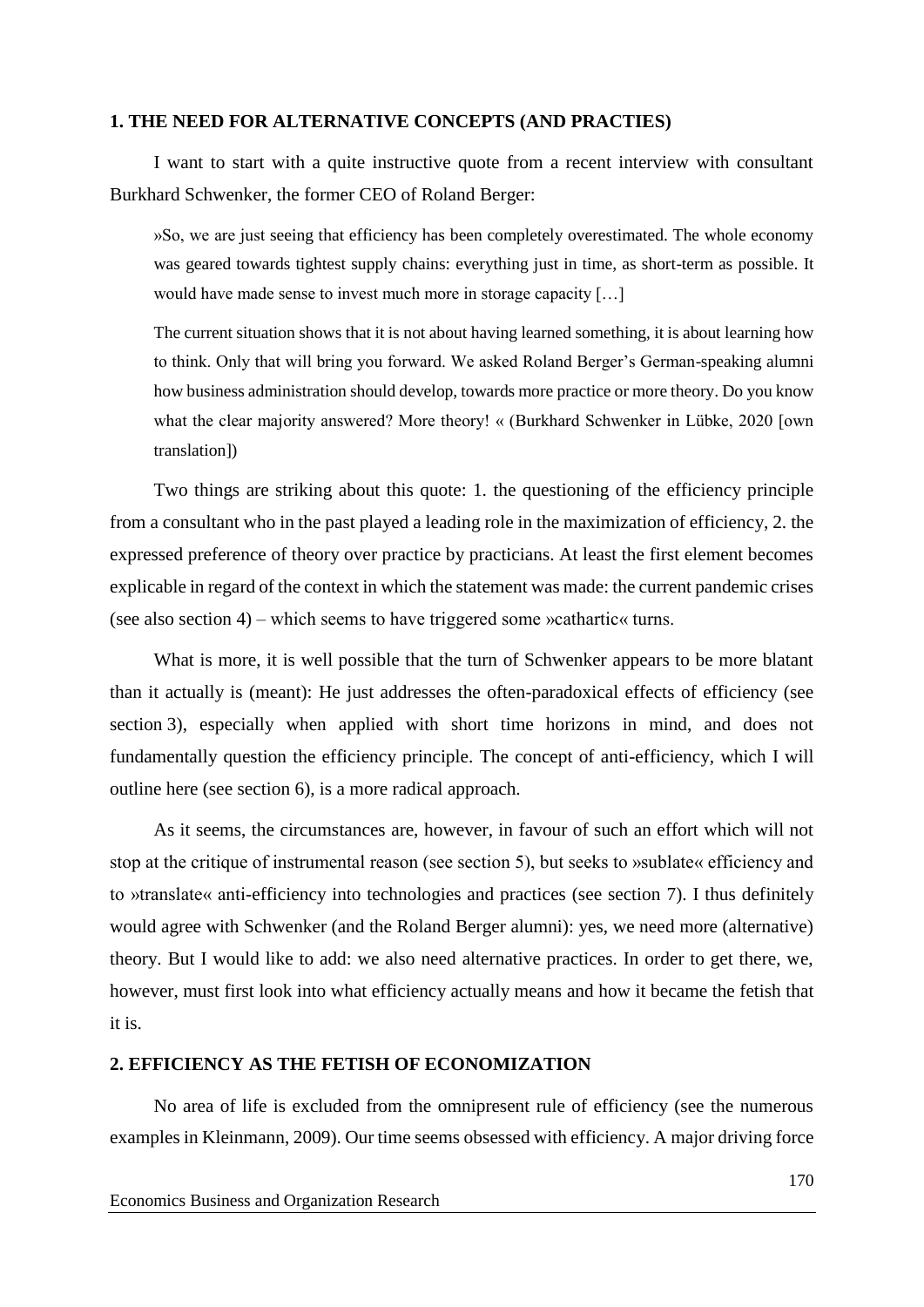behind this development was the mechanical clock, which not only made the measurement of time much more accurate, but which – since the invention of pocket watches – could also be carried around everywhere as an instrument of timekeeping. This had great influence on both business and private life. Hardly any other object has so persistently shaped the culture of modernity as the watch (see also Landes, 1983). And the more precisely time could be measured, the more efficiently it had to be used. Anything else would ultimately mean a »waste of time«, and to waste is a »sin« – for the early modern Puritan as well as for the modern capitalist. Modern life is thus under the (moral) rule of the clock. In addition, the complexity of modern (big-city) life would hardly be manageable without strict time management (see Simmel, 1903). Even in the age of digitization little has changed in this regard. To the contrary, the possibilities of global synchronization and the (customer) expectation of the availability of services »24/7« have made time regimes even stricter (see Anton, 2009). The discipline of timeliness was not only inscribed into the bodies (see Foucault, 1977 [1975]), but with the increasing social acceleration (see also Virilio, 1986 [1977]), speed, in which the dimensions of time and space meet, becomes a condition of social »functioning«.

This rush of speed, driven by efficiency thinking, even manifests in such rather mundane areas as food consumption and dominates our basic human needs. Accordingly, fast food is still a growing market. Food that can be prepared and consumed ever more quickly is the expression of a globally established culture of efficiency. It is true that global food chains have partially adapted their offerings to local markets, for example by serving kosher food in Israel (see Maynard, 2009). However, the organizational principles aimed at speed and efficiency are the same everywhere. And certain products, such as wraps – that can be eaten with one hand only – are even penetrating markets like Japan, which are otherwise rather critical of »foreign« food products. After all, such foods not only save preparation time but allow other activities to be carried out while eating. This efficiency advantage was explicitly advertised by the supplier of the wraps: »McWrap, newly introduced at McDonald's, is the one-hand-style food item you can bite into with just one hand [...] your other hand is completely free.« (Quoted after ibid.)

Because the entire world is increasingly operating along the lines of the big fast-food chains, George Ritzer (1993) called this process »McDonaldization«. The rationalization of the world, which is still in progress, is no longer oriented to the bureaucratic-legal model, as Max Weber (1922) once postulated, but to the efficiency logics of the fast food restaurants. And even if there is probably a confusion here between cause and effect and between the general and the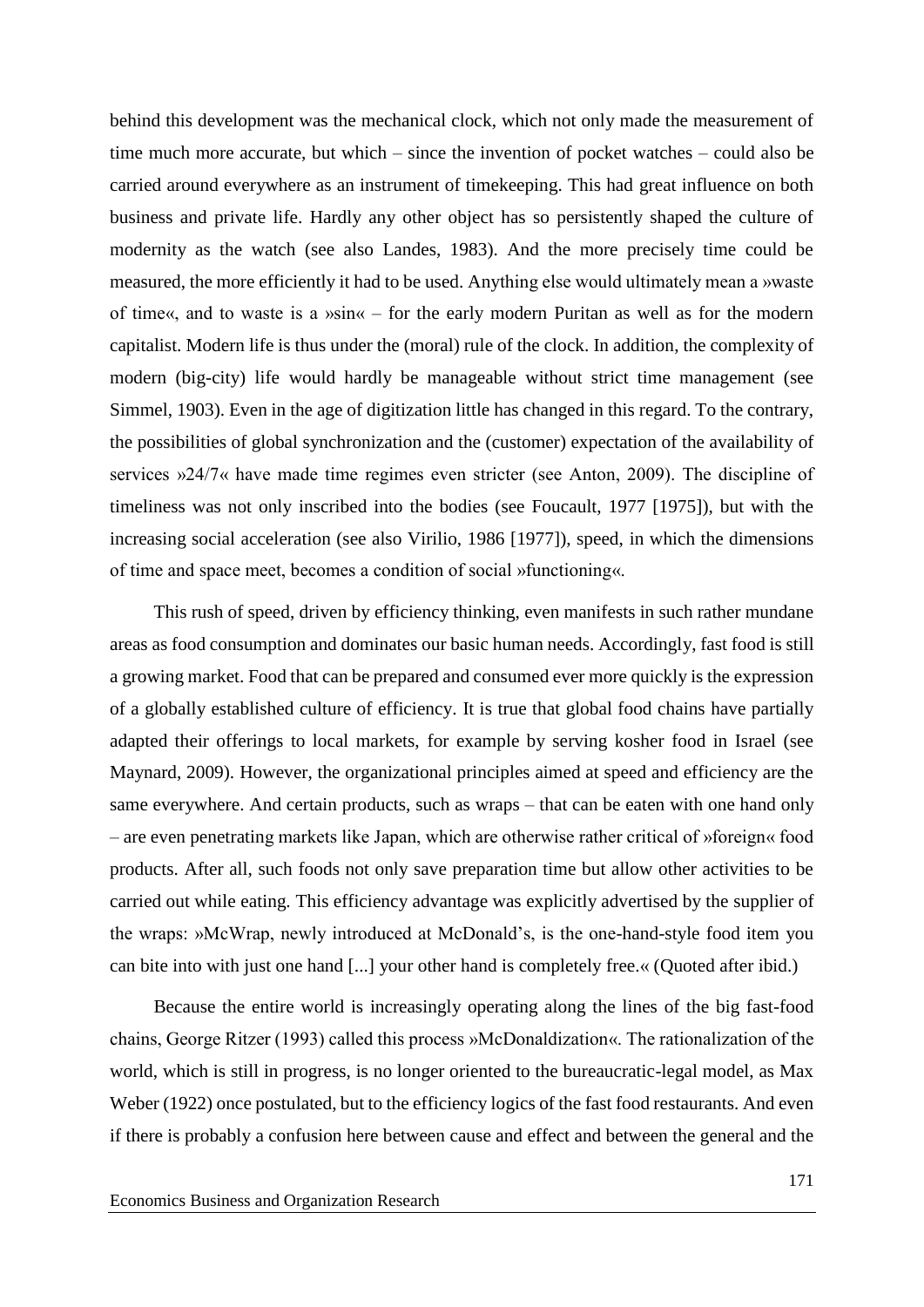particular: it seems evident that the logics of efficiency has become the determining factor. The only questions left are: Why so? And who pockets the immense gains of efficiency driven rationalization? – Well, we may assume that it is mostly the same people (for the same profane reasons) who are generally pocketing the profits: the economic ruling class. The more apt terms for the increasing dominance of efficiency logics might thus be »commercialization« (see e.g. Hochschild, 2003) and »economization« (see e.g. Murphy, 2016). And the model of the *homo oeconomicus*, originally recognized by John Stuart Mill (1844: 144) as a potential problem of political economy, has long since become the universally valid image of man. In consequence, Jürgen Habermas and Jean-François Lyotard could already in the 1980s deplore a »colonization of lifeworld« (Habermas, 1981) and the dominance of economic discourse (see Lyotard, 1988 [1983]).

From a neoliberal perspective, however, such »marketization« is expected to have positive effects: cost reductions, quality improvements, and innovations (see e.g. the contributions in Le Grand and Bartlett, 1993). As far as efficiency is concerned, a distinction is made between productive efficiency  $-$  i.e. either minimizing input at a given output (input efficiency) or maximizing output at a given input (output efficiency) – and allocative efficiency, which refers to the optimal use of resources to satisfy demands (see e.g. Duda, 1987: 47f.). Closely related to allocative efficiency are distributive and Pareto efficiency/optimality, which, however, also includes welfare economic considerations. A distribution of resources is Paretooptimal only if any change would be accompanied by a deterioration at least for parts of the whole group (see Pareto, 2014 [1906]: 179 [Chapter VI-33]).

Huerta De Soto (2020) sets a dynamic efficiency concept against the »static« understanding of efficiency in welfare economics, which is shaped by the idea of Pareto optimum. Not only does Huerta De Soto believe that value judgments are implied in welfare economic thinking. He also criticizes the fact that Pareto optimality presupposes that all factors and resources are known and unchangeable (see ibid.: 29). »The theory of dynamic efficiency, on the other hand, is not so much about avoiding the waste of known and ›given‹ resources [...], but rather about the continuous discovery and creation of new goals and means.« (Ibid.: 33 [own translation]) However, this view obviously also implies value judgments and, quite openly, the entrepreneur is heroized: driven by competition, he/she never rests and thus keeps going a process of creation and knowledge expansion (see ibid.: 31ff.).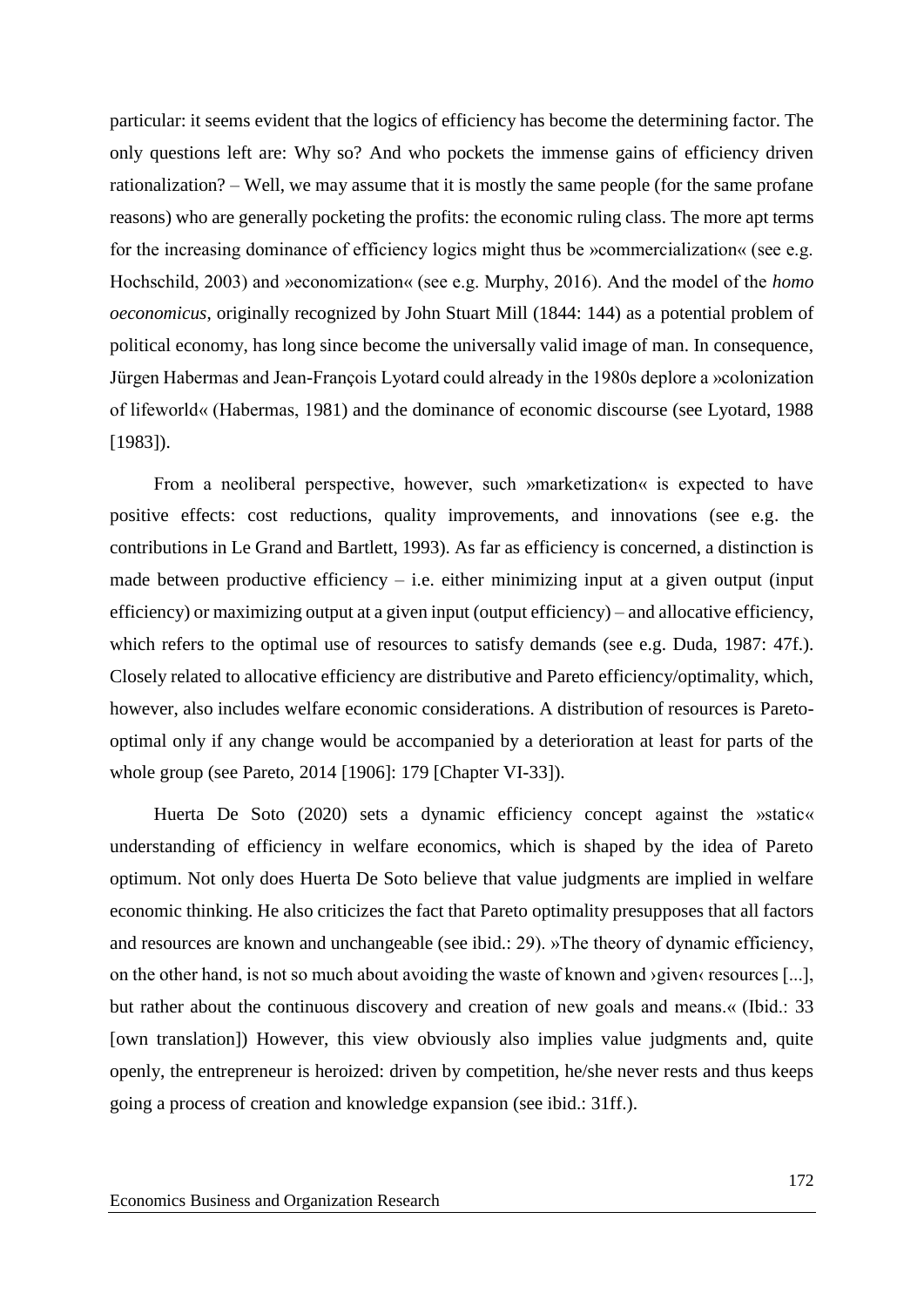What this neoliberal view does not take into account are power structures that can never be separated from issues of allocative and distributive efficiency (see also Duda: op. cit.: 59ff.). The question of power is just as readily faded out by systems theorists who associate economization with an increase in options (see e.g., Nassehi, 2012) – just as neoliberals do. Systems theorists would, however, assert that the created increase of options – due to a lack of »self-restraint« – can become quite problematic (see ibid.: 411ff.). Nonetheless, the »encroachments« and the spread of the economic »code« remain a purely semantic question for them. And some second-order observers (also outside of systems theory) even assert that economization can be read reversely in that »foreign« semantics are increasingly penetrating the field of economics (see e.g., Priddat, 2013: 432).

In order to deconstruct the (potentially fatal) logics of efficiency that underlies economization, one must therefore fall back to other »intellectual resources«. A suitable starting point is the fetish concept, as developed by Marx (1962 [1867]) in his major work »Das Kapital«: In the believe system of certain religious cults things are attributed a life of their own and supernatural powers (which, however, in reality only arise from that very imagination). Much in the same way we tend to understand the value of goods not as resulting from the social and economic conditions, but regard it to be their »natural« property (See ibid.: 85ff.). For Marx, this fetish character of the commodity is an essential element of (market-based) capitalism.

The term »fetish« itself is derived from the Portuguese »feitiço«, which means »spell«. This refers to the original colonial context of use  $-$  as a (derogatory) term for object-related cults of »foreign«, non-European cultures. Today, however, »fetish« has a much broader meaning – also as a (pop)cultural phenomenon. Numerous novels and films are dedicated to fetish sexuality, and the fetish scene celebrates its sexual obsessions at events such as fairs and parties. There is even a flourishing trade in fetish objects such as latex clothing or worn shoes and underwear. So, one might note: In modern capitalism the fetish itself becomes a commodity. Accordingly, Hartmut Böhme (2006) comes to the conclusion that fetishism (as materialism and consumerism) is not only latent in the culture of modernity, but modernity has universalized fetishism.

In my opinion, behind this »globalization« of commodity fetishism, there are not only hard economic interests at work, but there is also a magical (objectifying) thinking that has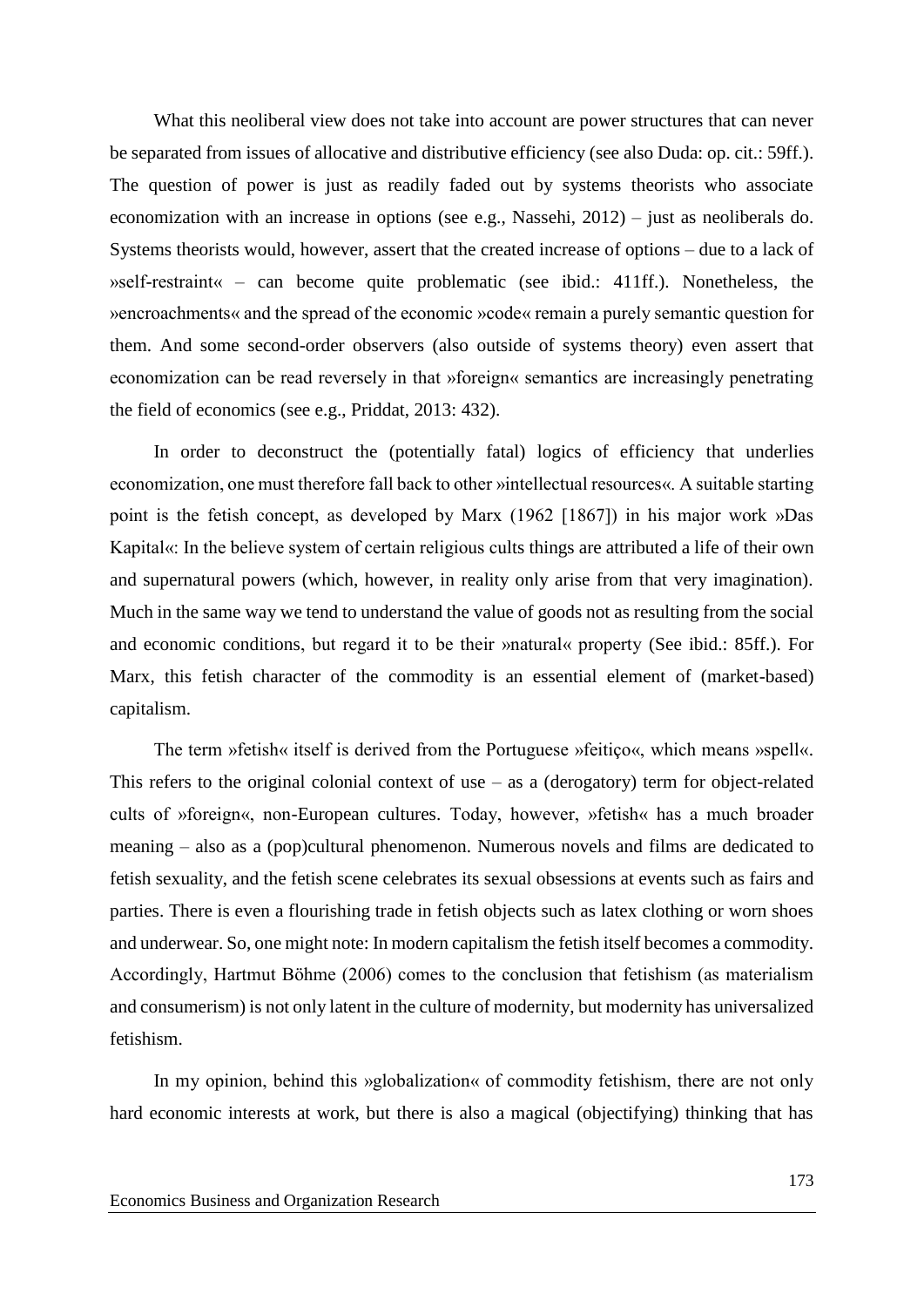become entangled in the cult of efficiency (see also Jain, 2019). The logics of efficiency represents an immaterial fetish, so to speak. But why not simply call the fetish of efficiency an »ideology« then? – That would be too simple and miss the quite material core of this cult which manifests in very concrete things such as the above-mentioned clocks (or their current equivalents: cell phones) calling us to use time efficiently. A superordinate level of this materialization are technologies in which the principles of efficiency get incorporated and solidify. These technologies structure and determine not only the »large systems« and our »lifeworld«, but also the framework in which change is possible. If, for example, a transport technology is designed for speed (and thus efficient time-space use), possibilities of slowness and ease disappears. What is more, the logics of efficiency requires measurability: everything must be expressible in numbers. These numbers suggest concreteness, but are in fact (like every number) only abstract entities creating an objectivity illusion which reifies the logics of efficiency. That which cannot be expressed in numbers not only is of no value but disappears from the horizon of perception. Through this reification, the logics of efficiency becomes a limiting reality that objectively and materially blocks the way for other, alternative principles and solutions.

Thus, calling efficiency (logics) a fetish is not only a reference to the obsession with efficiency of modern economy and society but also points to a main self-deception of the advocates of efficiency: that increasing efficiency is the only possible way. Huerta De Soto's reasoning is a typical example of such self-deception. He claims that efficiency – not play nor pleasure – drives creativity. Efficiency is thus attributed a power it does not possess: to change things. In fact, pursuing its logic tends to produce the exact opposite: that things remain as they are. Moreover, a one-sided, blind pursuit of the logics of efficiency is not even efficient along the lines of its own understanding, but may create paradoxical phenomena.

### **3. THE PARADOXES OF THE LOGICS OF EFFICIENCY AND CONTROL**

In order to illustrate the paradoxical effects of the logics of efficiency, I will first take a closer look at the example of »scientific management«, introduced by the engineer Frederick Winslow Taylor (1856–1915) in early  $20<sup>th</sup>$  century. Taylor (1919 [1911]: 16) criticized the inefficiency of previous business practice, which was based on »rules of thumb« rather than measurement. And he believed that there is *one* best practice for the performance of any task (see ibid.: 25). Taylor's approach in determining this best practice consisted of breaking down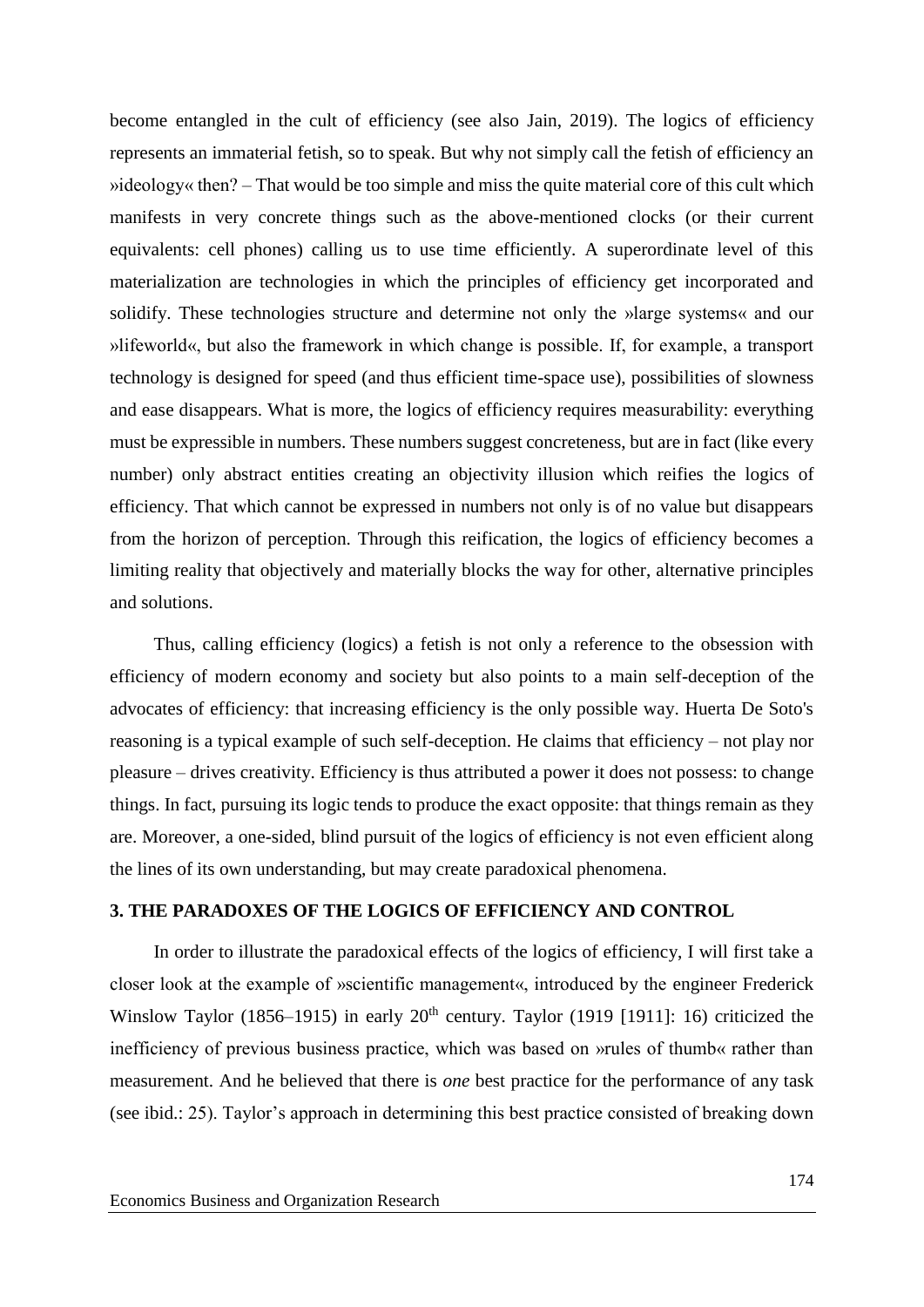the work process into the smallest possible steps and systematically optimizing each of them. This went as far as to standardize the movements of workers and to set rigid time limits which were checked by using stopwatches (see ibid.).

Of course, Taylor was aware that workers also needed to be offered incentives (such as performance bonuses or reductions in working hours) to make them comply to this strict system. He gives the example of a bicycle factory, where scientific management succeeded in increasing output while at the same time working hours could be cut (see ibid.: 86ff.). Does that mean that the increase in work efficiency was »profitable« for both sides, employers and employees? – Taylor's studies in scientific management only covered a very short period of time. On the employees' side, the »returns« were hardly sustainable – because a higher workload always means negative health consequences (see also Landsberg et al., 1999). The »additional costs« of efficiency improvements were passed on to the workers and society. Moreover, Taylor's method can only be applied to relatively simple, »decomposable« activities. Its relevance to advanced economies is thus limited. And even at the time of Taylor there was considerable resistance, especially from trade unions. Strikes against the rapidly growing popularity of scientific management in state-owned enterprises led to an investigation commissioned by the American Congress and headed by Robert Franklin Hoxie. The so-called »Hoxie Report«, which summarizes the results, lists a large number of points of criticism. The use of stopwatches and performance bonuses was even banned in American factories from 1915 onward because they encouraged overwork, as the report had revealed (see Jehle, 2009: 85ff.). Interestingly, however, the commission also concluded that industrial democracy is threatened by scientific management as it undermines mutual solidarity and increases existing power imbalances between employers and workers (see ibid.: 106f.). In fact, this rather socio-political point was one of the main motivations of trade union to protest against scientific management.

In the effort to increase efficiency, it is all too easy to lose sight of secondary consequences that may have a negative impact on efficiency (such as health consequences). But it is even easier to forget that any measure depends on (social) acceptance in order to be effective (see e.g., Evans, 1994). The effectiveness of a narrowed focus on efficiency is therefore very limited. This insight has become increasingly accepted in business practice since the 1960s/1970s at the latest (see the contributions in Kleinöder et al., 2019). As a result, approaches such as teamwork, which emphasizes personal responsibility and self-organization, came to the fore (see, for example, Sandberg, 1982). However, these concepts are not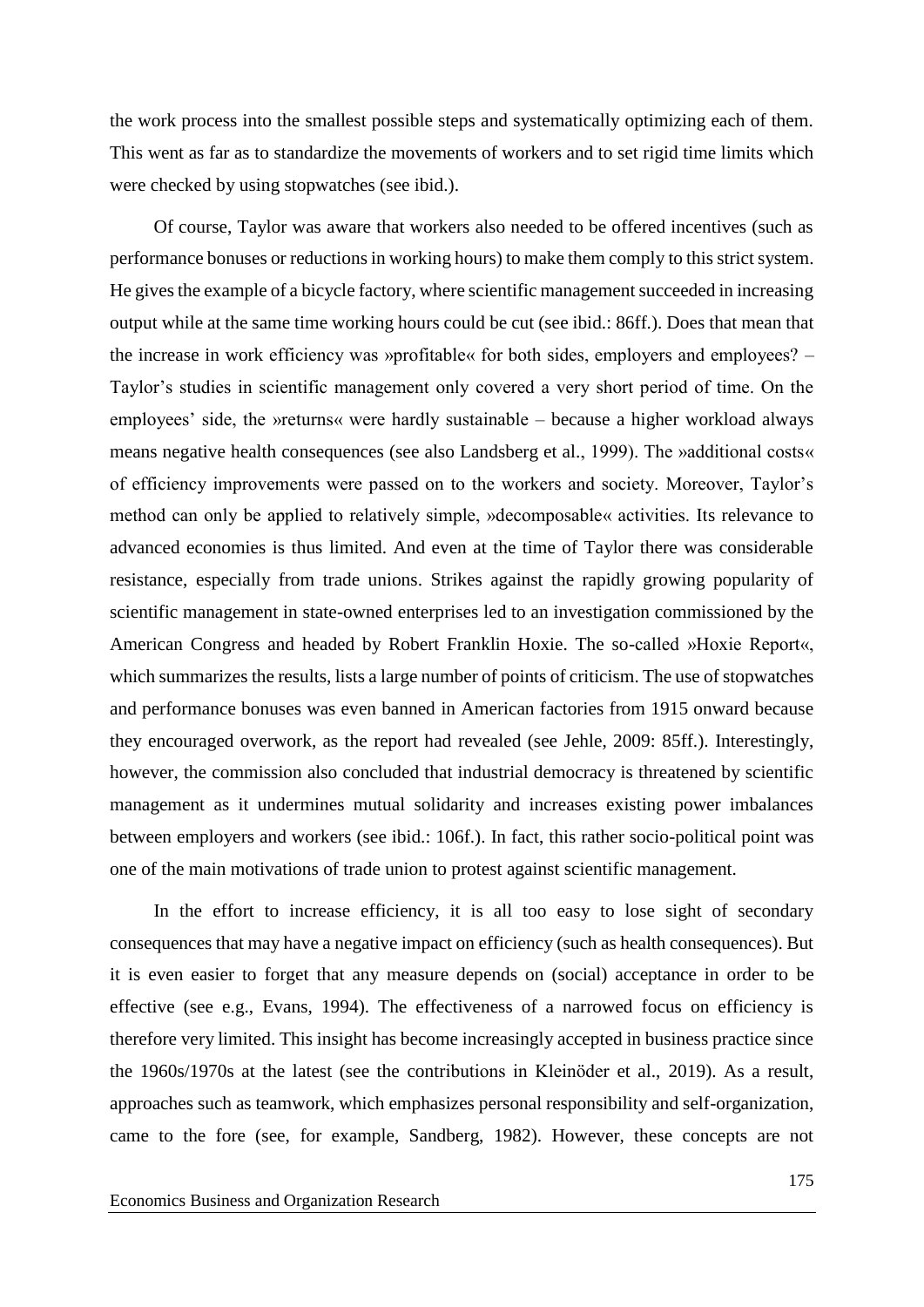unproblematic either. They lead to a »subjectivation of labor« (Moldaschl and Voß, 2002) in which a transformation of external constraints into self-constraints occurs – as one could phase it in reference to Elias' (1939) civilization theory. In the end, the new approaches are equally focussed on increasing productivity, and there is no actual increase in autonomy, but rather a shifting of control towards the subject, which, at the same time, is understood as a »valuable« resource (see e.g., Becker, 1964). The world of work is more and more characterized by a parallel economization of »inner life« and an exaggerated compulsion to affective control (see also Penz and Sauer, 2016: 133ff.). This contradiction gives rise to a variety of burdens (see, for example, Badura and Steinke, 2012), which may even end in »burnout« (see Keupp and Dill, 2010).

But it does not stop there. The attempt to achieve more control is not limited to the level of the subject, but encompasses the entire society. Michael Power (1994a) coined the term »audit society« for this phenomenon. In the course of the popularization of new public management, in which public administration is more and more oriented towards marketeconomy efficiency, an »audit explosion« occurred (see also Power, 1994b). However, the introduced audit systems not only lack democratic legitimacy but generate certainties that are often illusory (see Power, 1999: 122ff.). Even in economy itself management control systems may lead to a mere fiction of control as some things are difficult or impossible to put into figures. Companies have tried to counteract this shortcoming by the introduction of »balanced scorecards«, which seek to encompass also non-monetary factors (see Kaplan and Norton, 1992).

Empirical experience shows that the instrument of balanced scorecards has had only a very limited effect. In many companies which implemented balanced scorecards, short time after introduction, they lead a largely unnoticed »shadowy existence« (see Jain et al., 2016: 183). But precisely because such instruments are doomed to fail for the very reason that they attempt for the impossible, they are all the stronger the expression of the belief that everything can be quantified and controlled. This results in a control paradox: the false belief in ascertainability prevents the consideration of certain non-quantifiable aspects (such as trust or satisfaction). On the other hand, actual control (of these factors) is not necessary at all, since the principle of control (by means of figures) itself is not questioned by its failure. Even the wrong number provides legitimacy and helps to disguise the exercise of power. The efficiency of the society of control (see also Deleuze, 1992 [1990]) is in fact based on the depersonalization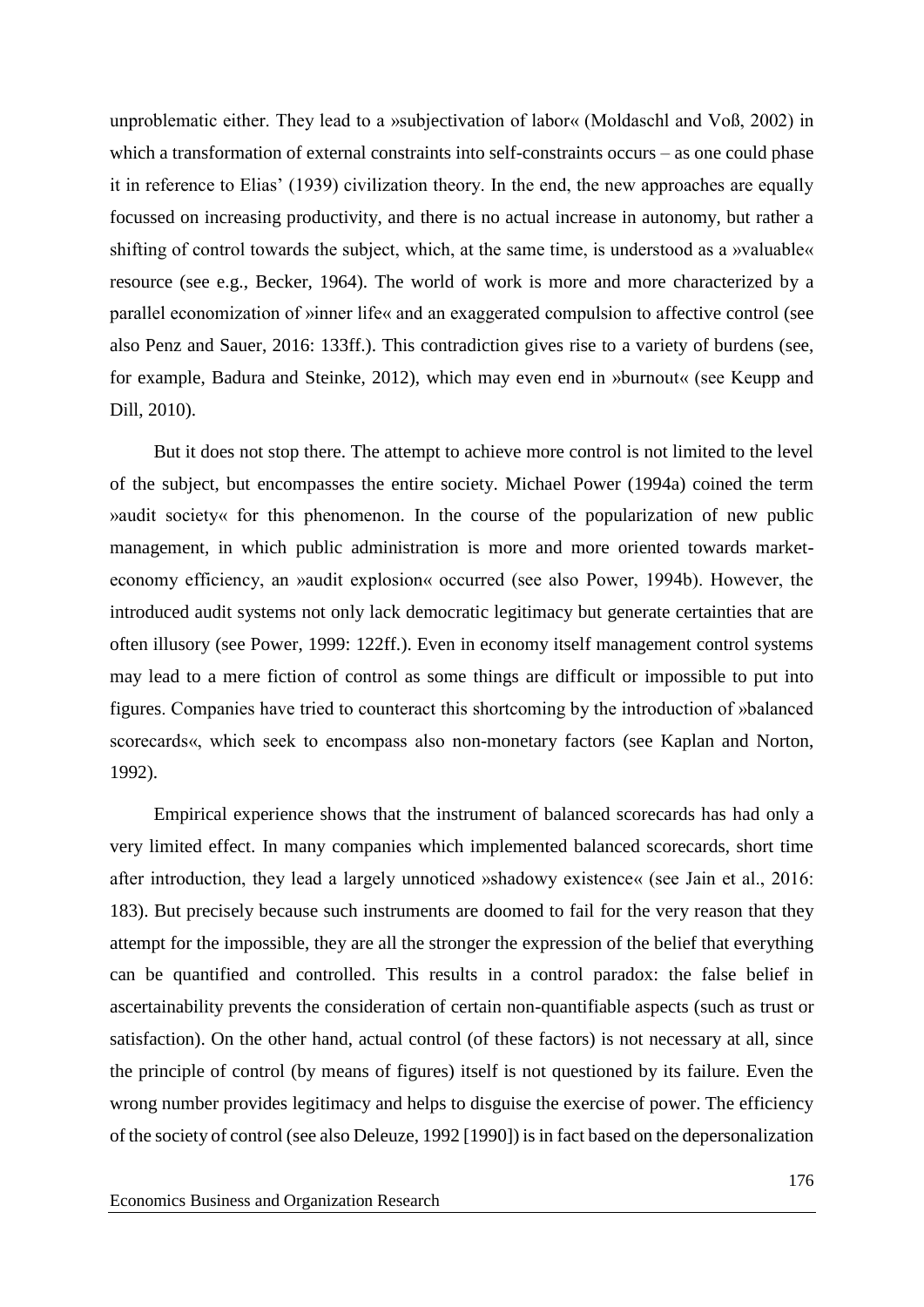of power and its self-reproduction within the social system, which is increasingly aligned to economic logics. For this reason, (critical) systems theorists may point to the many dysfunctional aspects of economization (see e.g., Schimank and Volkmann, 2008) without being aware of the *necessity* of the contradiction between the (economic) effectiveness of the system and the (political) effectiveness of control. Efficiency based control systems rather undermine than increase real control. In return, however, control is highly effective in increasing itself.

### **4. THE CRISIS OF EFFICIENCY: SOME INSIGHTS IN REGARD OF THE CURRENT EPIDEMIC**

It is believed that the opportunities that are related to situations of crisis stem precisely from the fact that crisis reveals problems and contradictions that are otherwise hidden – so that one is able to turn them »cathartically«. If that were true we are currently – at a time when the world has switched to epidemic crisis mode – in a »privileged« position of realization. In fact, at least rhetorically, a certain change of direction (against further economization) can be spotted these days, especially in regard of health care. For example, only recently, a study of the Bertelsmann Foundation advocated the closure of more than half of Germany's hospitals in order to make the remaining ones more efficient and improve quality (see Loos et al, 2019). This suggestion received widespread approval from German health policymakers (see Ärzteblatt, 2019). The same experts now praise the (over-)capacity of the German health care system (see Kunkel, 2020) – since the most efficient ones (such as Italy's) quickly proved to be overstretched in the corona crisis for lacking sufficient reserve beds (see Popic, 2020). The »wasteful« use of resources appears to be a favourable factor for the resilience of systems.

In this light one must regard the failure of complete economization of health services in Germany as a lucky circumstance. But, on the other hand, it makes it more difficult to recognize its problems which are rooted in past developments: In general, over time, the German health care system has indeed already become more and more oriented towards economic principles. The process just is not yet fully completed. After the establishment of a welfare state health care system in the 1950s to the 1970s, from the 1980s onwards economization evolved with high pace: from budget ceilings, to case-based flat rates and managed care, which means nothing other than that hospitals and nursing homes are managed according to economic principles and compete with each other (see Molzberger, 2020: 4): »Hospital physicians and nursing staff have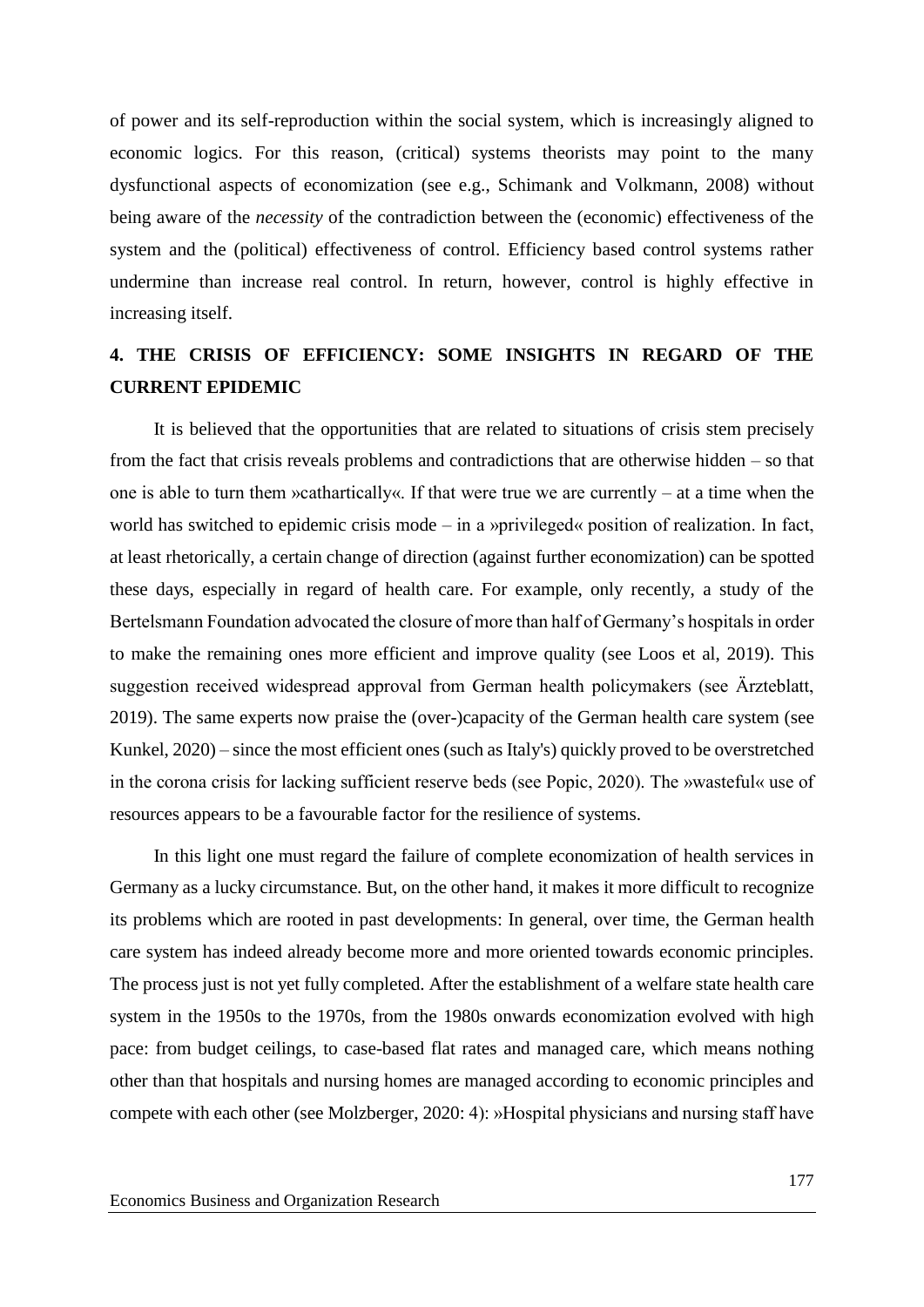witnessed the advent of a new type of management which is aimed at pushing medical services towards DRG [diagnosis related group] products based on efficiency and profitability [...]« (ibid.: 197 [own translation]) This in fact means an »economic trivialization« (ibid.: 206) of the medical profession – because complex medical considerations are often reduced to cost issues. And, of course, this trivialization is not free of paradoxes either, because a hip operation generating high costs is (if fitting into the hospital budget structure) sometimes easier to obtain (from the national health insurance) than prophylactic movement therapy.

The increasing economization affects all levels of the health care system: the institutional arrangements, the organizations and the actors (see Mohan, 2019: 267). At the latter level, it manifests in an enlarged mutual distance undermining the care principle. Nurses and medical staff are ever more under time pressure and forced to view patients primarily from an economic perspective, for example, generating higher returns by putting people into higher care levels. If care professionals still want to adhere to the principle of care, to a certain extent, they are forced to ignore the guidelines by spending more time on patient interaction than scheduled (see ibid.: 291ff.).

As a reaction to this kind of problems, some approaches in clinical economics attempt to also describe the non-monetary value of health care services in order to counter the efficiency fixation of managed care. However, with these efforts it is a bit similar to the case of balanced scorecards: they a) have little impact in practice (i.e., their results are largely ignored in decision-making), and they b) remain within the logics of economy by trying to evaluate nonmonetary factors economically. Moreover, this evaluation naturally can only be done retrospectively, i.e., it records (and thus stabilizes) what is, instead of actively opening the space for alternatives. The retrospective and economizing adoption of other logics is also characteristic of the current crisis situation. Many voices simply suggest as a (universal) remedy that more money should be made available to the health care system (see BR24, 2020) or that nursing staff should be better paid (see kma Online, 2020).

One possible reason for this paradox (of countering economization by means of better financial support) could be that in many cases not only an economistic way of thinking but also a functionalist view of the problem dominates. In systems theory, which is becoming more and more widespread even in everyday discourse, the functional differentiation of social subsystems is assumed. These are considered to be grounded on different »system logics«. In its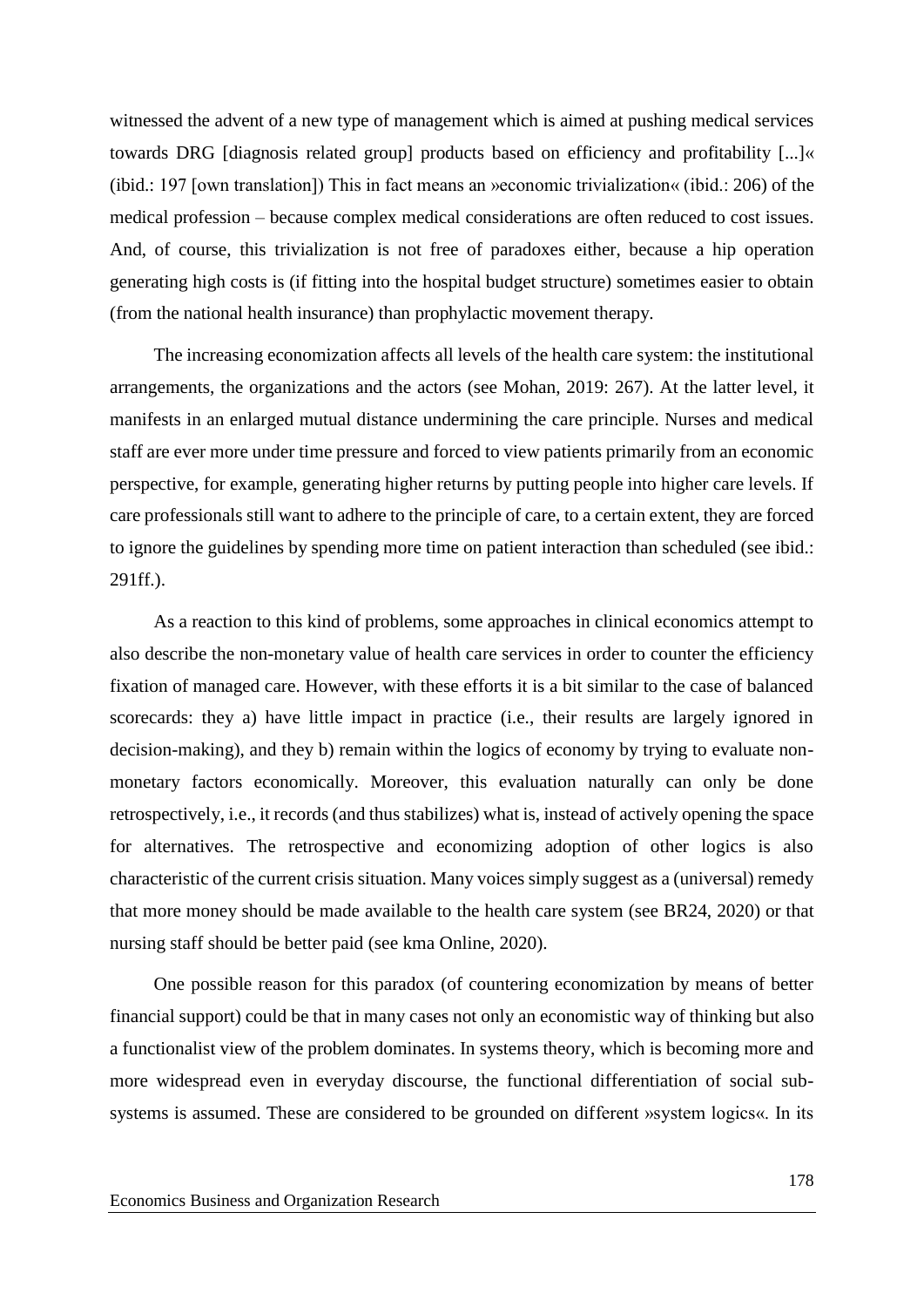constructivist variant it postulates that the setting of a semantic difference (as a binary code) is even constitutive for all (sub-)systems (see Luhmann, 1980). The health system is (»autopoietically«) created by referring to the distinction between »healthy« and »ill« (see Bauch, 1996). This is the binary logic on which it is operating and there is only a structural coupling with other sub-systems (see in this regard also Luhmann, 1997: 100f.).

One strain of criticism of the economization of (not only) the health system is fed by  $a$ misunderstood – systems theory perspective. The spread of the economic code is interpreted as a »hostile takeover« here (see Schimank, 2006). I am calling it a misunderstood systems theory perspective because a »hostile takeover« can essentially not exist according to its constructivist approach: Where the distinction between »healthy« and »ill« is applied, we are talking about the health system. Where the distinction between »to have« and »not to have« is applied, we are talking about the economic system. At best, therefore, a »true« systems theorist is able to identify a quantitative shift towards the economic system. However, even outside systemtheoretical constructivism, one is often drawn to the idea that social sub-systems are separable from one another and each one follows its own logic. In the end, this is the only way that the idea of economization as a hostile takeover or the hope for a better functioning of the health system through better funding makes sense.

This idea of a specific logic (that simply must be followed) »naturalizes« the assumed separations. In regard of the example of the health system it means that health represents a value »for-itself« and »in-itself«. However, this view ignores the fact that health (or what we understand by it) is the result of a historical process in which a certain conception of medicine was enforced. The discovery of health, as opposed to illness, and the construction of the social machines of its »production« were accompanied by a certain image of the human being and how he/she has to fit into the framework of society (and the production of goods). Michel Foucault, for instance, shows with the example of the *»Birth of the Clinic«* (1973 [1963]) in the 18th to 19th century that the view on illness radically changed during this period. Not only did the hospital patients become segregated, but medicine tried to classify diseases and to restore health through scientifically supported therapies. All that was, however, not only about therapy but also about gaining power over the bodies and ensuring their functioning (see also Schäfer, 1981).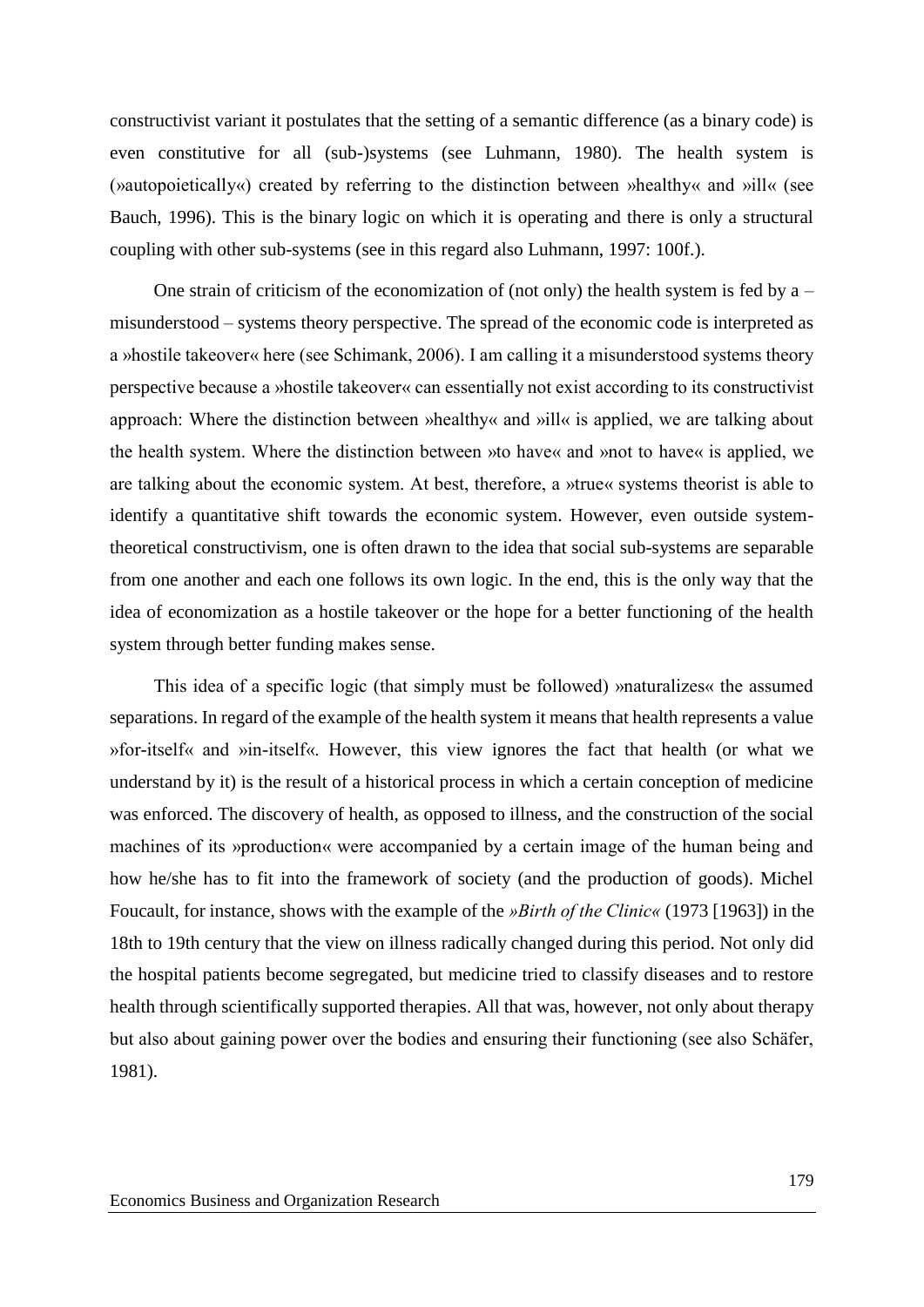Health and its system (as well as all other sub-systems) cannot be meaningfully viewed in isolation from other social processes and their (power) structures, nor can it be viewed in isolation from the subject in which these structures are interlocked. Accordingly, very different logics are »inscribed« into the subjects. These logics can get in conflict with each other and with subjective desire. The current crisis is also the result of such conflict where the »dispositifs« of health and freedom, and likewise of health and prosperity, are clashing. It can currently be observed that health discourse has become »inflationary« and dominates, i.e., pushes back, other discourses (such as the discourse of basic rights). In the course of this process, health is experiencing a semantic charge, too. Its meaning »enriches«, it becomes the central point of reference for »one's own life« and political action. In the name of health, therefore, we accept immense economic »collateral damage«. And, yet, as the foundation of this »proliferation« of the health discourse, there is still the logics of economy at work – not only by promising »healing« through the use of capital, but also in that its principles, such as efficiency, are determining crisis management. Or, to put it in terms of systems theory: at the core of the current crisis is the misuse of economical semantics in the context of the health system (which means nothing else than that the health system becomes part of the economic system) which is mirrored by the misuse of health semantics in all other sub-systems (which means that the sub-system of health »mutates« into a social system differentiated according to the category of »survival«).

So, what can we learn from this crisis? – The (»systematic«) separation of logics creates the danger that some logics may take a life on their own, become dominant and limit and suppress other logics. In order to counter this, one would have to recognize that all logics are valid (even the logics of efficiency in the context of health). At the same time, no logic may claim higher significance than other logics which obviously includes the possibility of a conflict of logics. It would be our task to not only let the contra-dictions articulate but to unfold. Yet, before this can be tackled, it should be understood what distinguishes such an approach of »antiefficiency« from the (mere) critique of instrumental reason.

### **5. PRELUDE: THE INSTRUMENTAL REASON OF MODERNIZATION**

In *»Dialectic of Enlightenment«* (Horkheimer and Adorno, 1972 [1944]) and *»Eclipse of Reason«* (Horkheimer, 2013 [1947]), a radical critique of the Enlightenment and technological progress is made. In contrast to cultural criticism of the past (see e.g., Rousseau, 2019 [1750]),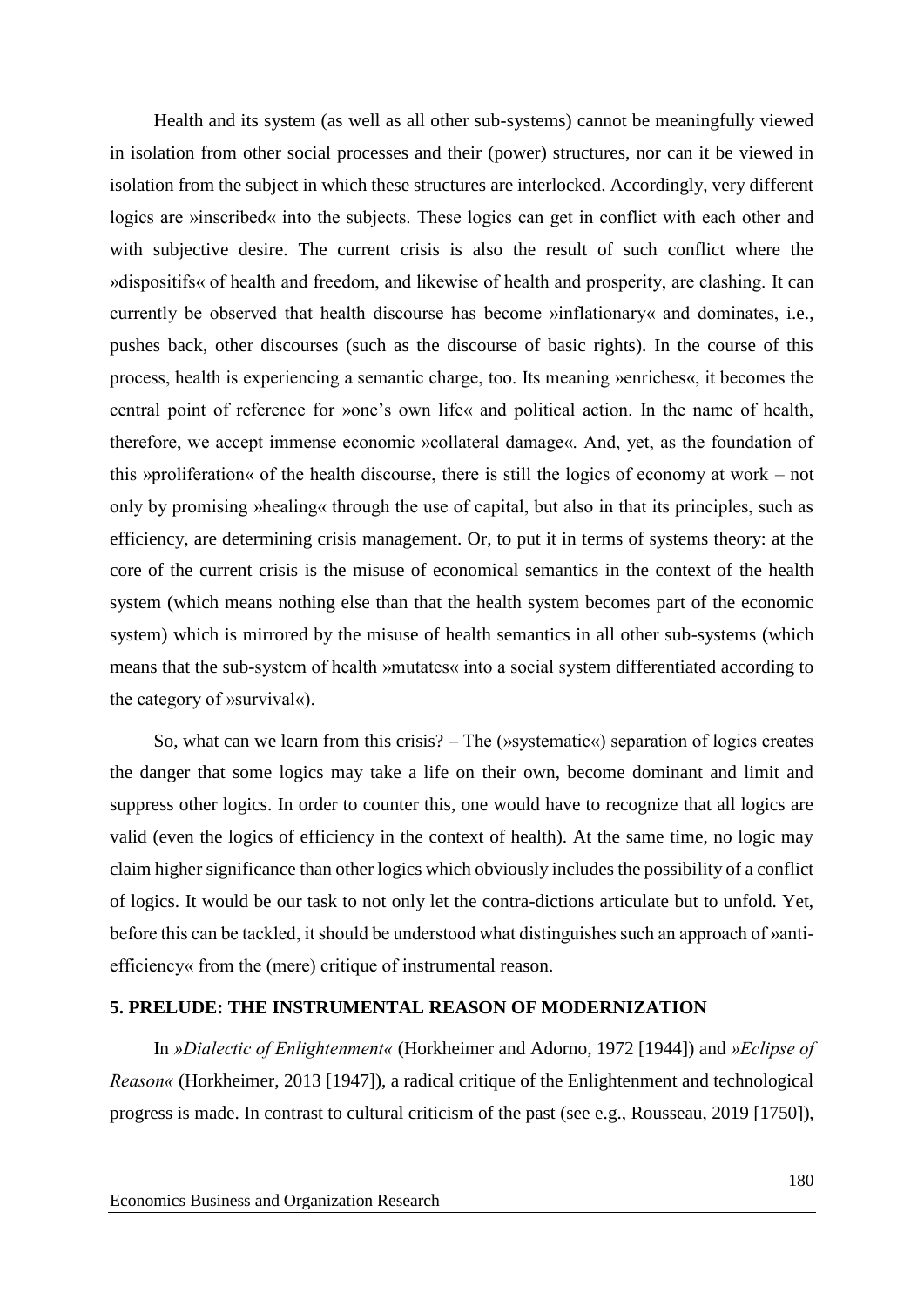the theorists of the »Frankfurt School« came to the conclusion that the modernization of society under the sign of instrumental reason is a path that will finally lead to (self-)annihilation. Max Horkheimer (2013 [1947]) characterized instrumental reason as subjectivistic on the one hand and objectifying on the other, as it refrains from any particularity. But foremost, in the age of instrumental reason, it is true that: »There is no reasonable aim as such, and to discuss the superiority of one aim over another in terms of reason becomes meaningless." (Ibid.: 3) Instrumental reason is empty of any content, purely formal and, therefore, it can easily be used for purposes of domination, instead of offering points of reference (for opposition): »Reason has become an instrument which is completely harnessed to the social process. Its operational value, its role in the domination of men and nature, has been made the sole criterion." (Ibid.: 30) As a result, a coalition between economic interests, technocratic rule, and positivistic science emerged (see ibid.: 63ff.), which makes it appear as if the current economic and social structures correlated to a natural order (see ibid.: 65ff.).

The »tradition« of the critique of instrumental reason is continued by Jürgen Habermas (1981: Vol. 2) in the form of a critique of functionalist reason. Habermas in particular points to the conflict between system and lifeworld, which became acute in the course of the spread of functionalism (see also back to section 1). According to Habermas, this conflict can only be resolved through communicative action which enables a discourse free of domination (see op cit.). But the concept of instrumental reason is also taken up outside the context of the »Frankfurt School«. From the perspective of philosophical anthropology, Michael Landmann (1975), for example, points out that the critique of instrumental reason does not equal irrationalism. This view is based on a false confrontation. The critique of instrumental reason just defends other, non-objectifying forms of reason (see ibid.: 24f.). These »alternative« forms of reason give expression to (often suppressed) moments such as creativity and spontaneity (see ibid.: 31ff.) and thus offer the possibility of overcoming alienation (see ibid.: 234ff.). The sociological criticism of the model of the *homo oeconomicus* (which, so to speak, represents the anthropological equivalent to instrumental reason) points to a similar direction by clarifying that allegedly irrational action patterns often indeed turn out to be quite reasonable, especially in situations of uncertainty (see e.g., Beckert, 1997: 25ff. and 403ff.). However, there are also completely soft-washed and depoliticized takes on the phenomenon of instrumental reason (see e.g., the contributions in Halbig and Henning, 2012), which show that the concept has long since arrived in the mainstream.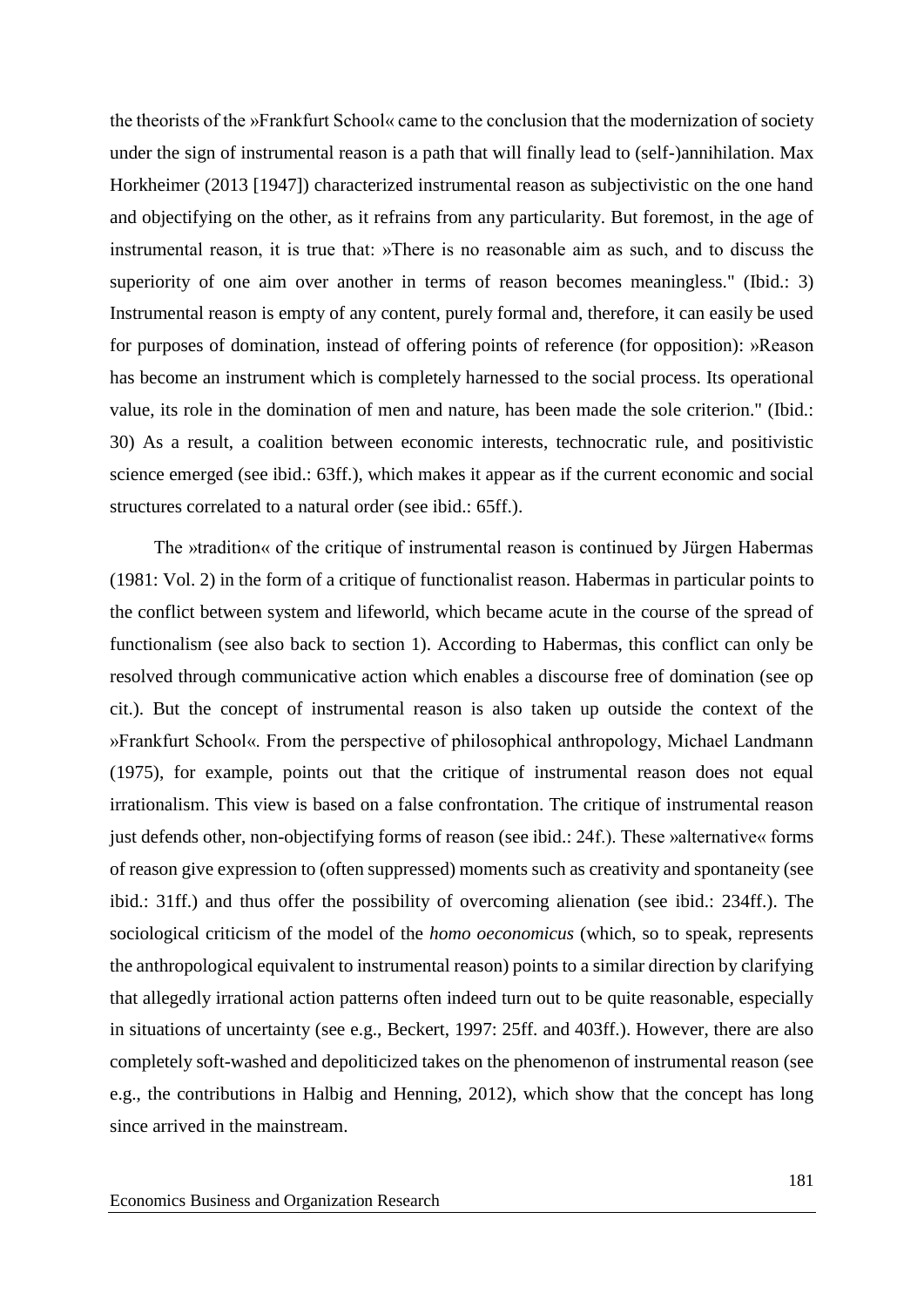What, however, unites almost all continuations of the critique of instrumental reason is the weakening of its radicality which is both the strength and the weakness of the original approach of Horkheimer and Adorno.Especially in the *»Dialectic of Enlightenment«* they show how reason, no more being »objective« and therefore reduced to a pure means, becomes unreasonable and no longer offers any »anchors« (see. op. cit.: 3) so that it can be placed in the service of inhuman destruction (see ibid.: 5). The crucial argument of Horkheimer and Adorno, however, is the combination of instrumental reason with economic interests (see ibid.: 4). Accordingly, the critique of instrumental reason originally not only means a rejection of the dominance of economic logics (and the efficiency principle), but any kind of instrumentality (not only of reason) is dismissed. This twofold rejection arises from the observed historical coincidence of the enforcement of instrumental reason and the evolvement of capitalist economy which results in a perception of inescapability.

Modernization, however, has always been an inherently contradictory process, oscillating between reflexive and deflexive elements (see also Jain, 2000), and it does not follow a straight line. Rather, linearity and unambiguity had to be established by force. The concept of antiefficiency, which will be explained in more detail in the following, is therefore only to a certain extent in the line of the tradition of the critique of instrumental reason. And a loss of »objective« reason is explicitly not regretted within the concept. Nor is the relevance of the economic logics of efficiency completely denied. Rather, the attempt is made to dialectically »sublate« it (see section 6). And, finally, a harmony between instrumental (efficiency) logics and technical means is not presumed from the outset, but rather it is proposed to view the instruments of technology also as possible means of change (see section 7).

## **6. POTENTIAL »ANTIDOTES«: THE DIALECTICAL »SUBLATION« OF EFFICIENCY BY THE APPLICATION OF ANTI-EFFICIENCY LOGICS**

In ancient understanding dialectics was still primarily an art of dialogue: in speech and counter-speech, question and answer, pseudo-knowledge was to be »deconstructed« (see Plato, 1991a [ca. 390 BCE]: 390c as well as 1991b [ca. 375 BCE]: 533c-d). The great dialectician of modern times is Georg Wilhelm Friedrich Hegel. In his *»Phenomenology of Spirit«* he conceives of dialectics as an immediate way of experience, which arises in the movement of mind: In (dialectical) reflection, the objects of thought are »grasped« by making them – through (determinate) negation – a self-absorbing object of thought. The resulting new »synthetic«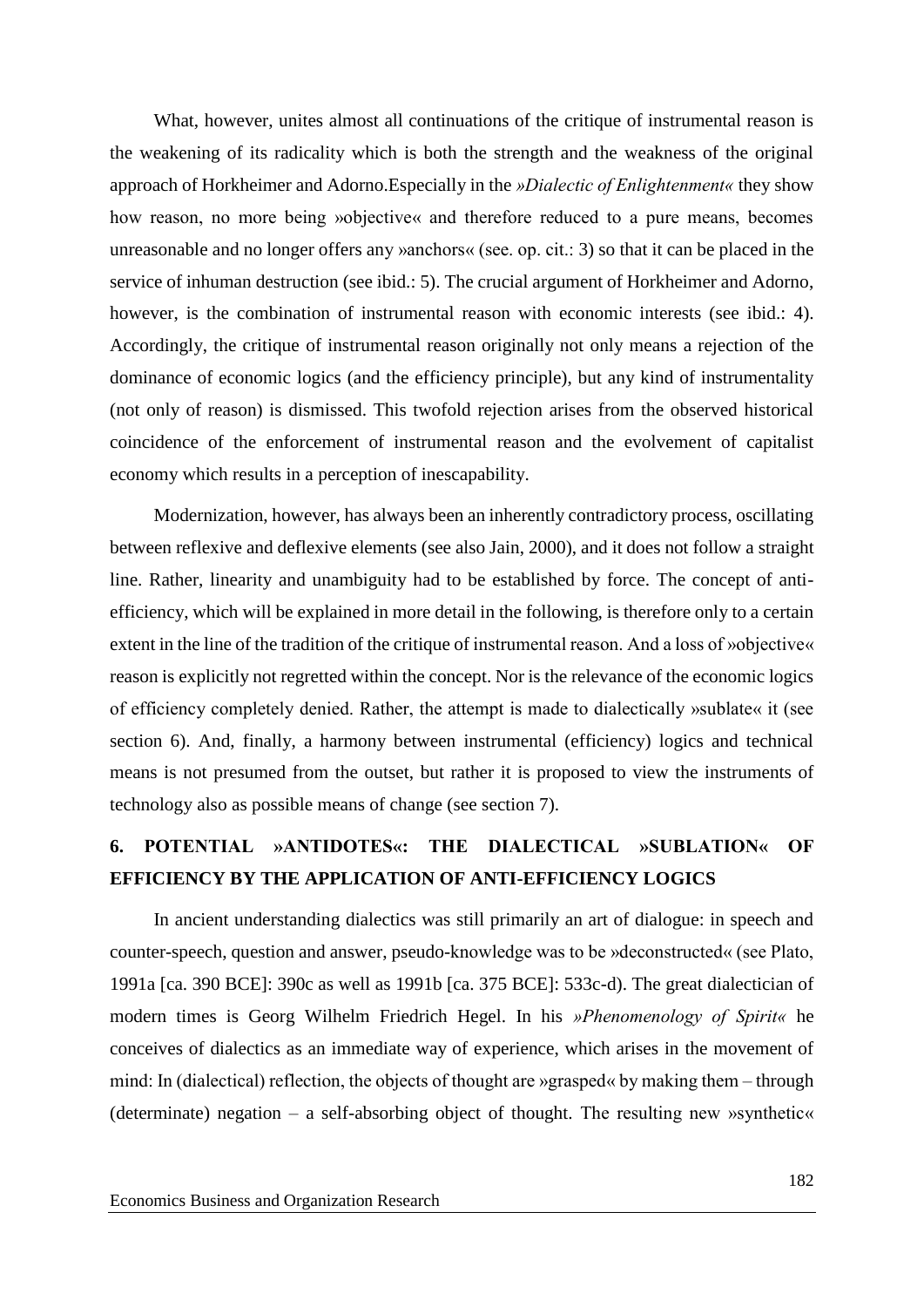object »contains the nothingness of the first, it is what experience has made it« (Hegel, 1977 [1807]: 55 [no. 86]). This moment of »sublation« (Aufhebung) is preserved in Marx' materialistic understanding of dialectics (see Marx, 1968 [1844]). And it is also an important element in the concept of anti-efficiency, which will be outlined here in its basic features. In concrete terms, this means that anti-efficiency logics not only potentially oppose the logics of efficiency, but that in the moment of »opposition« efficiency logics are (positively) included. Without the »object« of efficiency, anti-efficiency is not conceivable (and realizable) either. In this sense of an oppositional and at the same time »conservative« containment, anti-efficiency does not mean a mere counterposition, but includes the attempt to dialectically suspend efficiency – in order to overcome an economic narrowing of its object(ive)s. Anti-efficiency is thus primarily about anti-*efficiency* and less about *anti*-efficiency (and definitely different from inefficiency).

However, unlike in classical Hegelian dialectics, the sublation of efficiency through antiefficiency does not mean a simple synthesis. This is also expressed in the term »antiefficiency«. The contradictions (of different logics) are not synthesized (in order to disappear), but, on the contrary, should be enabled to unfold and to articulate. Approaches of an »open« dialectics, which is understood as a permanent movement of (re)search, point in a similar direction (see Wellmer, 1993: 109). The logics of anti-efficiency are, accordingly, not a (static) expression of objective reason, but the contingent and reflexive manifestation of the idea of equality of different (potentially contradictory) logics. As in all »equality issues«, the negotiation processes in the context of anti-efficiency are not always free of conflict. Therefore, two modes of anti-efficiency can be distinguished:

In the *harmonic mode* of anti-efficiency, efficiency and anti-efficiency logics complement each other. The use of anti-efficiency logics can even lead here to an indirect increase in efficiency or to the avoidance of efficiency paradoxes. This is achieved by the fact that the different logics complement and intensify each other by »resonance«. Anti-efficiency logics can count on general acceptance in these cases and are relatively easy to communicate to representatives of efficiency logics. The improvement of work quality (efficiency logics) through better team relations (anti-efficiency logics of social relations and individual affections) is a good example for that. From the perspective of efficiency logics, the »benefit« of the antiefficiency logics exceeds the »cost« of their application.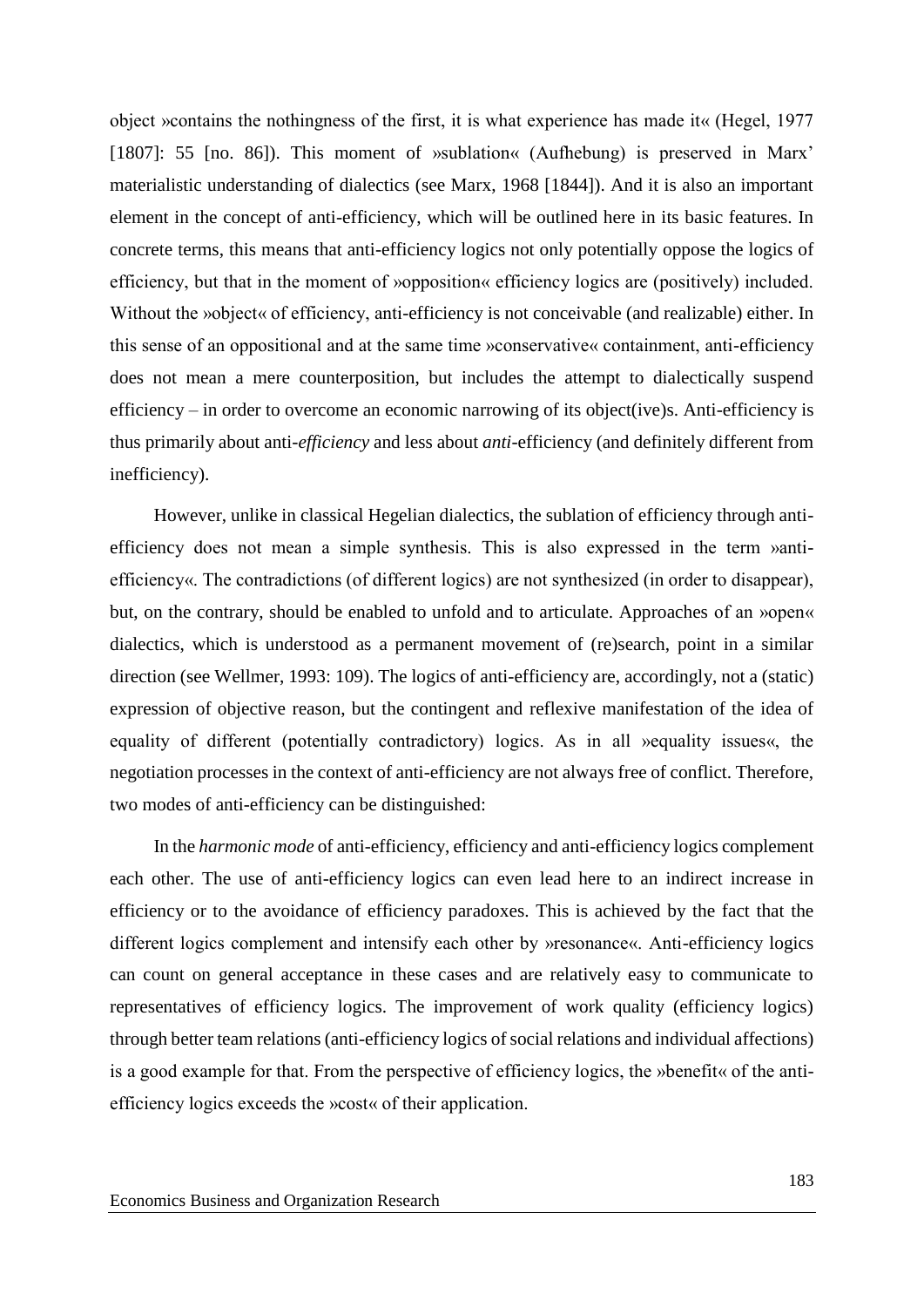In the *dissonant mode* of anti-efficiency, there is indeed a conflict of logics especially with respect to efficiency logics, but possibly also by contradictory anti-efficiency logics. It may be the case that one or more anti-efficiency logics undermine efficiency logics, or, that anti-efficiency logics get into conflict with each other (see also again Lyotard, 1988 [1983]). The latter is, of course, also possible in addition to the first case, which increases the complexity of the necessary negotiation processes. A simple example of a conflict between efficiency logics and anti-efficiency logics is when measures to enhance the satisfaction of employees (antiefficiency logics of individual and collective happiness) bring down productivity (efficiency logics). In this case, the »benefit« of anti-efficiency cannot be expressed in economic terms and the pursuit of anti-efficiency logics can presumably meet with little or no general acceptance (in business practice). It becomes, however, even more difficult when individual satisfaction and collective satisfaction cannot be reconciled either. From the perspective of anti-efficiency, the »solution« to this problem cannot be the denial of this conflict, but rather that it is allowed to be »articulated« – for example, by constantly repeated adjustments, shifts and changes in practice. The logics of anti-efficiency thus implies prospecting movement, always reflexively directed towards itself, and not static fixation. The consideration of reflexive dynamics (see also Moldaschl, 2005; Jain, 2011) is therefore highly relevant in dissonant anti-efficiency logics, especially with regard to their inscription in technical systems (see section 7).

But what exactly are anti-efficiency logics? In the examples above, some potential antiefficiency logics have already been mentioned. It is, however, important to note that it is not possible to simply list (and characterize) anti-efficiency logics, since they always result from the specific context. The answer therefore is: It is necessary to investigate the resistances to and the silencing in the practices of efficiency. And it must again and again be asked: What has not been articulated, what had no chance of being articulated and thus of becoming effective in the future due to the determinations made? This may be difficult to find out. While the questions of efficiency are pre-formulated – in »terms« of organizational, knowledge and power structures, (capital) interests, technological dependencies, etc. – anti-efficiency logics are endangered to remain overlooked and neglected due to the »momentum« and »gravity« of efficiency. It therefore requires *targeted and conscious* efforts to perceive oppositions to efficiency logics and to open up spaces for the articulation of the logics of anti-efficiency. And we should be aware that the noticeability of anti-efficiency logics might differ immensely in regard to their degree of discord to efficiency and with respect to their articulability (which is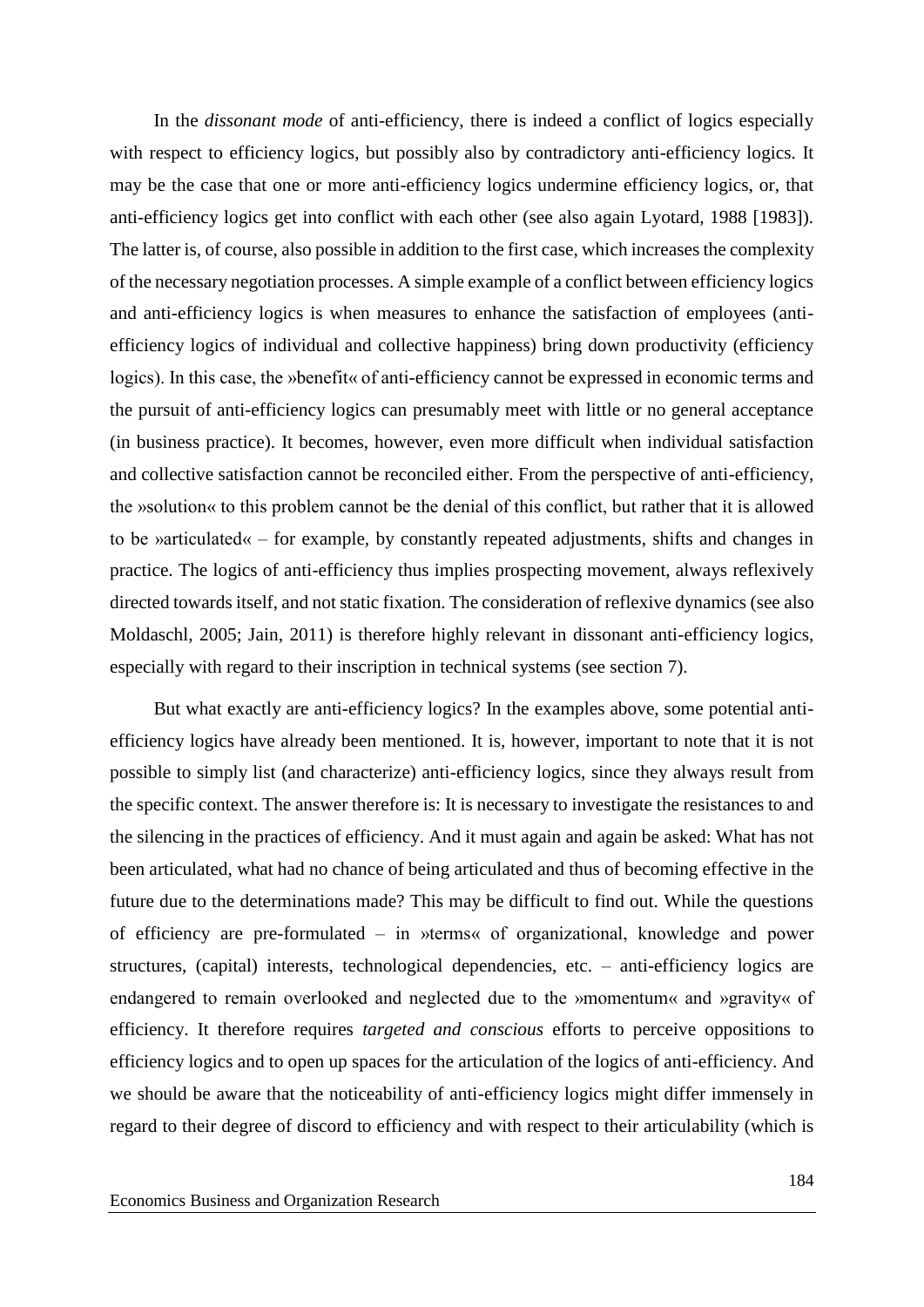coupled to their concreteness).

Despite of these problems and the context-dependence of anti-efficiency logics, some generally relevant logics can be named, which all too easily »get under the wheels« of efficiency and which, therefore, should be paid special attention to: innovation, relationship, and emotion logics as well the logics of desire, happiness and satisfaction. The logics of innovation is perhaps the closest to the logics of efficiency – as far as it contributes to increasing efficiency in the future. However, the logics of innovation may also conflict with efficiency logics. Neither can the »efficiency benefit« of innovations be assured beforehand, nor is every innovation aimed at increasing efficiency. This applies in particular to social innovations, which are often oriented towards relationship logics. For their part, the logics of relationship can certainly have an effect on efficiency (where cooperation is concerned). However, relationships undoubtedly follow a logic of their own, which is not always congruent with utilization interests but strongly linked to emotions.

The special significance of the logics of emotion was emphasized with the term »affective turn« (Clough and Halley, 2007). In this context, the material aspects of »feelings« are particularly stressed (see ibid.: 2). In my opinion, however, the element of »embodiment« is better addressed with the logics of desire. Desire is, on the one hand, a foundation of economic »drive«, but at the same time it is also an uncontrollable, excessive element that is opposed to the limiting logics of economy (see also Bataille, 1985). And when we are talking here about the logics of emotion, it is rather in the sense of the affective »constitution« of subjects. Their emotional life is not only socially transformed and shaped by the striving for control, but is also increasingly seen as an economic resource, as an »affective capital« (see Penz and Sauer, 2016). However, the subjective logics of emotion is, of course, as »unreliable« as that of relationship and thus probably more oriented towards the logics of satisfaction and happiness than to efficiency. The logics of satisfaction and happiness in turn are closely related to each other and yet can be distinguished: satisfaction expresses rather a passive »well-being« while happiness is a »good« which – in real life – rarely is simply »won« by luck. One must actively »perceive« and »capture« it (see also Machiavelli, 1985 [1513]: 15). Happiness thus, in a certain sense, wants to be »worked for« and is »productive«, but in quite a different sense as efficiency or technology, which, as a pure means, however, can and should also be »abused« for the ends of happiness.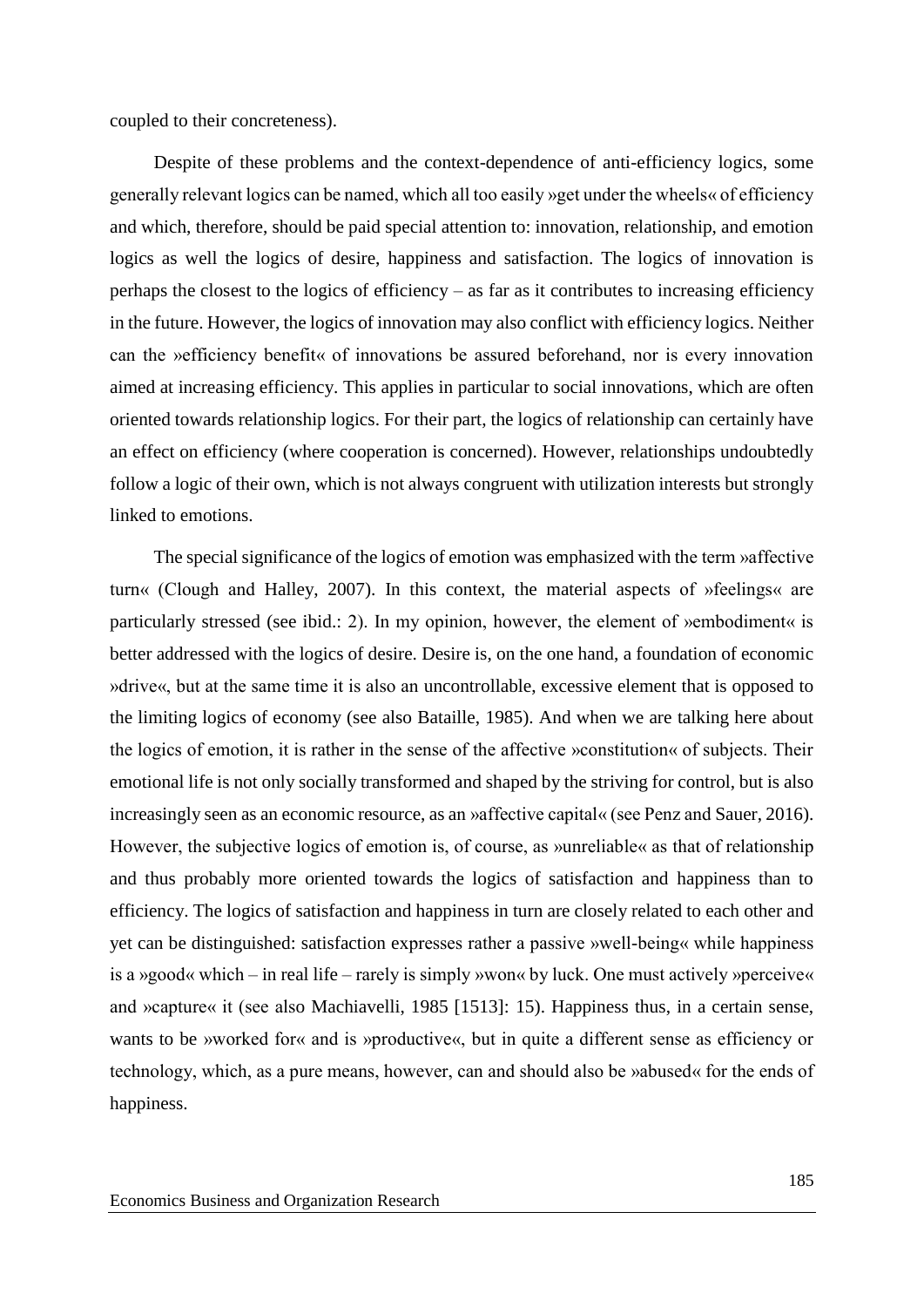## **7. SUBVERSIVE ANTI-EFFICIENCY TECHNOLOGIES: THE INSCRIPTION OF ANTI-EFFICIENCY LOGICS IN MACHINES AND SYSTEMS**

One such »abuse« is the instrumentalization of the instrumental for the articulation of anti-efficiency logics. Anti-efficiency is not supposed to remain on the level of theory and discourse, but to become effective in practice. For this to happen, its logics must materialize. However, anti-efficancy is confronted with a stronghold of materialized efficiency in the form of systemic structures and technology, in which the economic principle of efficiency is reproduced. It is therefore all the more important that anti-efficiency logics also embody themselves in technology and systems – and thus »creep« into practice in order to spread.

»Instrumentalization of the instrumental« in this context means that the technical instruments must (again) become tools that not only serve efficiency but also those (antiefficiency) logics which are potentially directed against it. It is thus necessary to develop subversive »counter-technologies« which are more than efficient generators of economic surplus: in which the logics of relationship, happiness, desire and all other (differing) logics are »taken into account«. One may hope that such counter-technologies will spread because people desire them as they are »tired« of the dominance of the limiting logics of efficiency. Technologies of anti-efficiency would consequently be »desirable« machines of happiness, which represent, so to speak, the opposite of »desiring machines« (cf. Deleuze/Guattari, 1977 [1972]). While desiring machines (fuelled economically) keep people functioning through their (consumer) desires, machines of happiness that follow the logics of anti-efficiency attempt at making technology an instrument of the human good again.

Obviously, this is a rather naive enterprise. Not only will some deny that the existing (social, economic and technological) machines do not serve the happiness of people. Unfortunately, one must above all doubt that it is even possible to construct anti-efficient yet effective machines of happiness. Every translation process is inevitably afflicted with (semantic) losses. If one translates anti-efficiency logics technologically, this may render them meaningless. It can be assumed that the translation process will especially cause the dissonant elements of anti-efficiency to fall by the wayside as one will tend to ignore those parts which are in explicit contradiction to technological logics (which is currently coupled so closely to efficiency logics). But at least one thing is encouraging: the logics of efficiency is not immanent in the field of technology either. It is not actually the technology but its economic mission which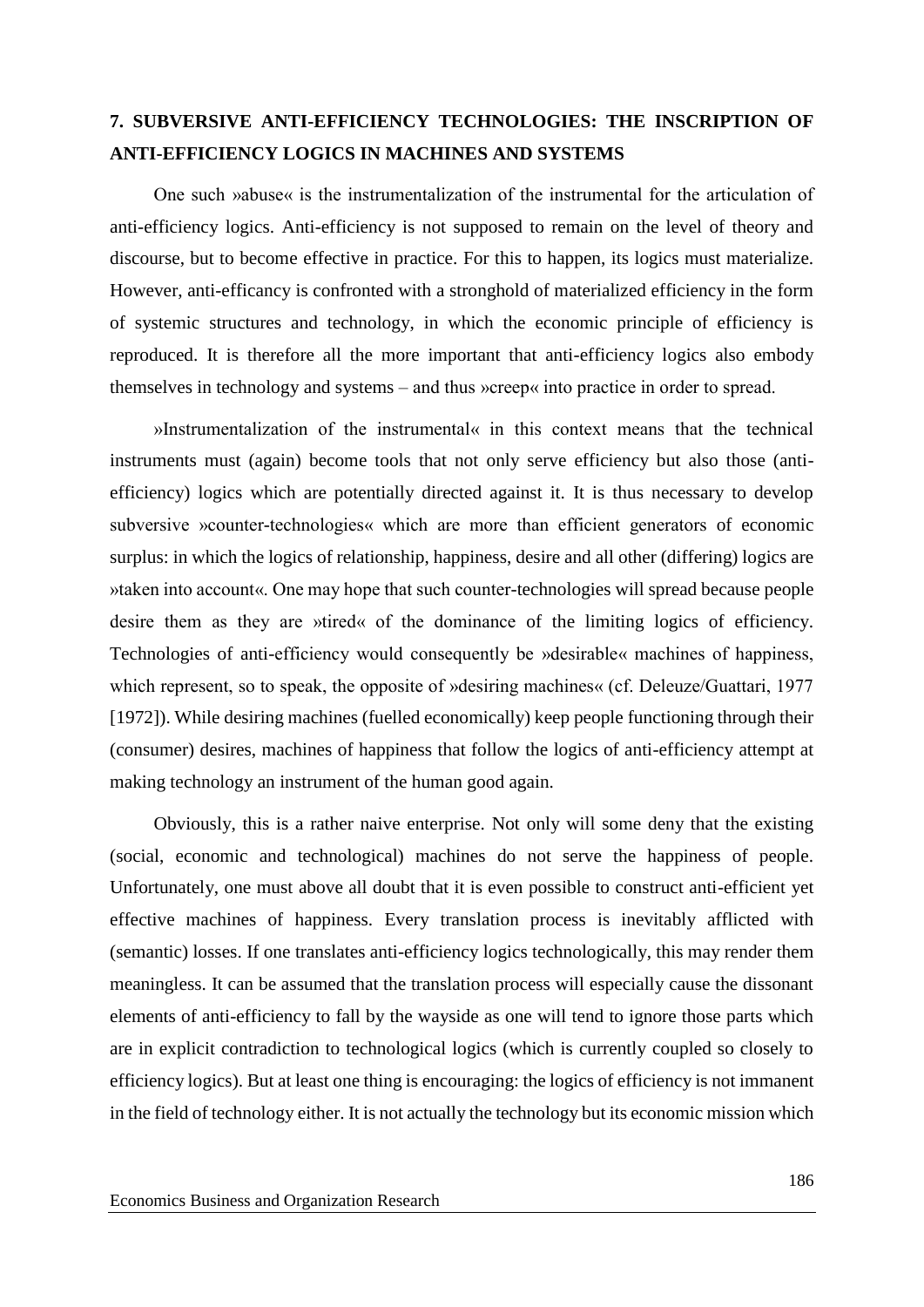dictates that technical solutions must be efficient. Therefore, if it has been possible to translate economic logics (in the sense of efficiency) into technology so successfully that it reproduces itself almost independently, then it may also be possible to anchor and spread anti-efficiency logics in technology. For reaching this target it will be necessary to integrate anti-efficiency logics already into the process of technical construction and not in a second step as is the case today – if it happens at all. And one will, again and again, have to bring into mind that it is precisely the dissonant parts that are at risk – in order to defend them against attempts of »emptying«. Without an anchoring also in the »technological base« of society, it will, however, be almost impossible to make anti-efficiency logics effective. Technology, perhaps even more so than economics, has become a determining factor in what can be »realized«. It is therefore more important than ever to create »machines« in which the logics of efficiency *and* antiefficiency are »mediated«.

We have started a first attempt of such »mediation« in the joint project »The Logics of Anti-Efficiency: Reflexive and Sustainable Perspectives on Interactive Work With the Example of Care«. Thanks to funding from the German Federal Ministry of Education and Research and the European Social Fund, we are able to develop and test technical solutions in the field of care that take account of anti-efficiency logics. In the care sector, particularly relationship and emotion logics are of high relevance. In order to support them we designed and test three technical translations: 1. A reflexive and sustainable care logistics system is developed fed by mutual sympathy evaluations. 2. Emotion logics will be supported by an app based emotion recognition. 3. General awareness of anti-efficiency logics will be promoted at the management level by a decision-making support tool which also puts anti-efficient alternatives/arguments in focus. We are still at the beginning. Or successes (and failures) will have to be reported elsewhere. However, we strongly encourage everybody to start a translation process in order to embed other logics than efficiency in technology – and thus »make them work«. Only by technological »embodiment« the logics of anti-efficiency can become effective and practical and gain momentum.

#### **8. FUNDING**

The research was funded by the German Ministery of Education and Research (BMBF) and the European Social Fund for Germany in the context oft he research project AnEffLo.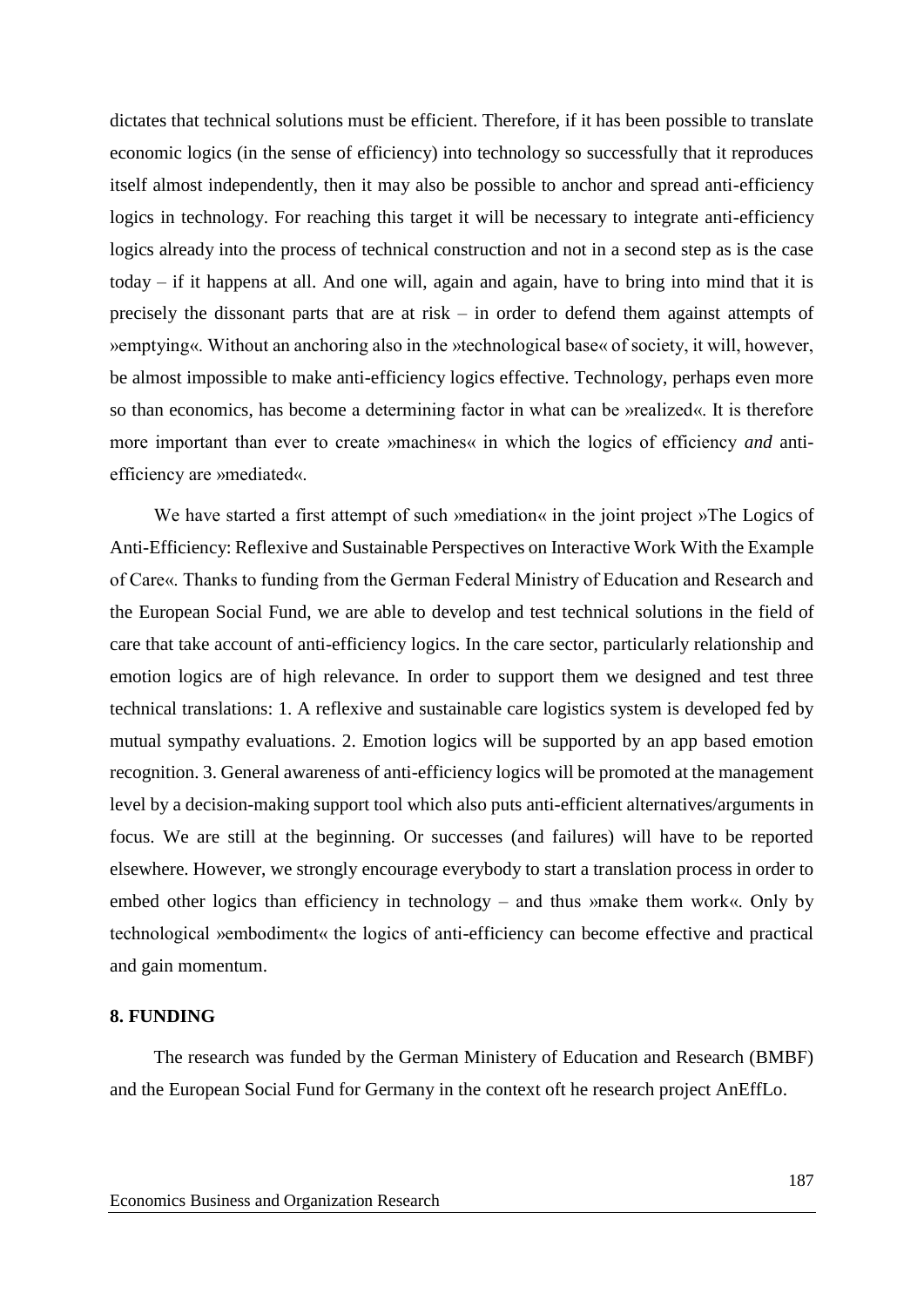#### **REFERENCES**

- Anton, C. (2009). *Clocks, Synchronization, and the Fate of Leisure,* (Ed. Kleinman, S.), Technology in Everyday Life, Peter Lang Publishing: New York, 71–87.
- Ärzteblatt (2019). *Debatte um Studie zu Krankenhausschließungen geht weiter.* Ärtzeblatt. https://www.aerzteblatt.de/nachrichten/104668/Debatte-um-StudiezuKrankenhausschliessungen-geht-weiter [Accessed: 16<sup>th</sup> July 2019].
- Badura, B. & Steinke, M. (2012). *Die erschöpfte Arbeitswelt: Durch eine Kultur der Achtsamkeit zu mehr Energie, Kreativität, Wohlbefinden und Erfolg,* Verlag Bertelsmann Stiftung.
- Bataille, G. (1985). *Visions of Excess: Selected Writings, 1927–1939,* Minneapolis: University of Minnesota Press.
- Bauch, J. (1996). *Gesundheit als sozialer Code: Von der Vergesellschaftung des Gesundheitswesens zur Medikalisierung der Gesellschaft,* Weinheim/München: Juventa.
- Becker, G. S. (2009). *Human capital: A theoretical and empirical analysis, with special reference to education,* University of Chicago press.
- Beckert, J. (1997). *Grenzen des Marktes: die sozialen Grundlagen wirtschaftlicher Effizienz,* Campus Verlag.
- Böhme, H. (2006). *Fetischismus und Kultur: Eine andere Theorie der Moderne,* Reinbek: Rowohlt.
- BR24 (2020). *Söder will mehr Geld für Gesundheitssystem ausgeben.* BR24. https://www.br.de/nachrichten/bayern/soeder-will-mehr-geld-fuer-gesundheitssystemausgeben, RyyRaKt [Accessed:  $14<sup>th</sup>$  May 2020]
- Clough, P. T. & Halley, J. (2007). *The Affective Turn: Theorizing the Social,* Durham/London: Duke University Press.
- Deleuze, G. (1992 [1990]). Postscript on the Societies of Control, (Ed. Norris, C. & Wilson, D.), Routledge, 35-39.
- Deleuze, G. & Guattari, F. (1977 [1972]). *Anti-Oedipus: Capitalism and Schizophrenia,* New York: Viking/Penguin.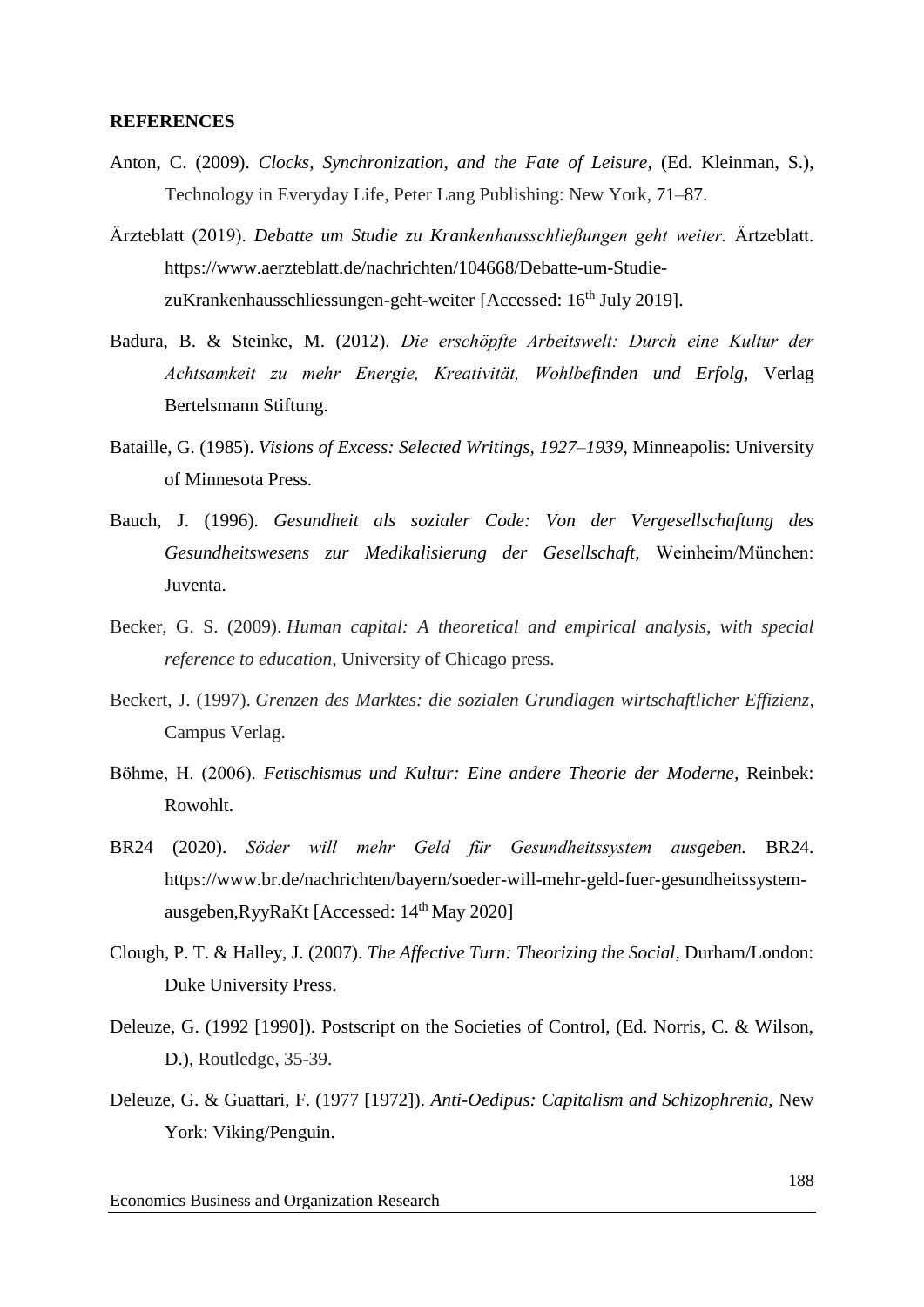- Duda, H. (1987). *Macht oder Effizienz? Eine ökonomische Theorie der Arbeitsbeziehungen im modernen Unternehmen,* Frankfurt/New York: Campus.
- Elias, N. (1939). *Über den Prozess der Zivilisation,* Basel: Haus zum Falken.
- Evans, R. (1994). The Human Side of Business Process Re-Engineering. *Management Development Review, 7*(6), 10–12.
- Foucault, M. (1973 [1963]). *The Birth of the Clinic: An Archaeology of Medical Perception,* New York: Vintage Books.
- Foucault, M. (1977 [1975]). *Discipline and Punish: The Birth of the Prison,* New York: Pantheon Books.
- Habermas, J. (1981). *Theorie des kommunikativen Handelns,* Suhrkamp: Frankfurt.
- Halbig, C. & Henning, T. (eds.) (2012). *Die neue Kritik der instrumentellen Vernunft: Texte aus der analytischen Debatte um instrumentelle Rationalität.* Berlin: Suhrkamp.
- Hochschild, A. R. (2003). *The Commercialization of Intimate Life,* Berkeley/Los Angeles/- London: University of California Press.
- Horkheimer, M. (2013 [1947]). *Eclipse of Reason,* London: Bloomsbury.
- Horkheimer, M. & Adorno, T. W. (1972 [1944]). *Dialectic of Enlightenment,* New York: Herder and Herder.
- Huerta De Soto, J. (2020). *Die Theorie der dynamischen Effizienz,* Berlin: Duncker & Humblot.
- Jain, A. K. (2000). *Politik in der (Post-)Moderne – Reflexiv-deflexive Modernisierung und die Diffusion des Politischen,* München: Edition Fatal.
- Jain, A. K. (2011). *Spiegelungen der Reflexivität: Deflexive Gegenpole und die reflexive Methode der Organalyse.* http://www.power-xs.net/jain/pub/spiegelungen.pdf.
- Jain, A. K. (2019). *Zur Ökonomie des wissenschaftlichen Begehrens,* Das Objekt als reflexives Erkenntnismedium und Fetisch, in: Adelmann, R. et al. (eds.) (2019). Kulturelle Zyklographie der Dinge, München: Wilhelm Fink, pp. 137–158.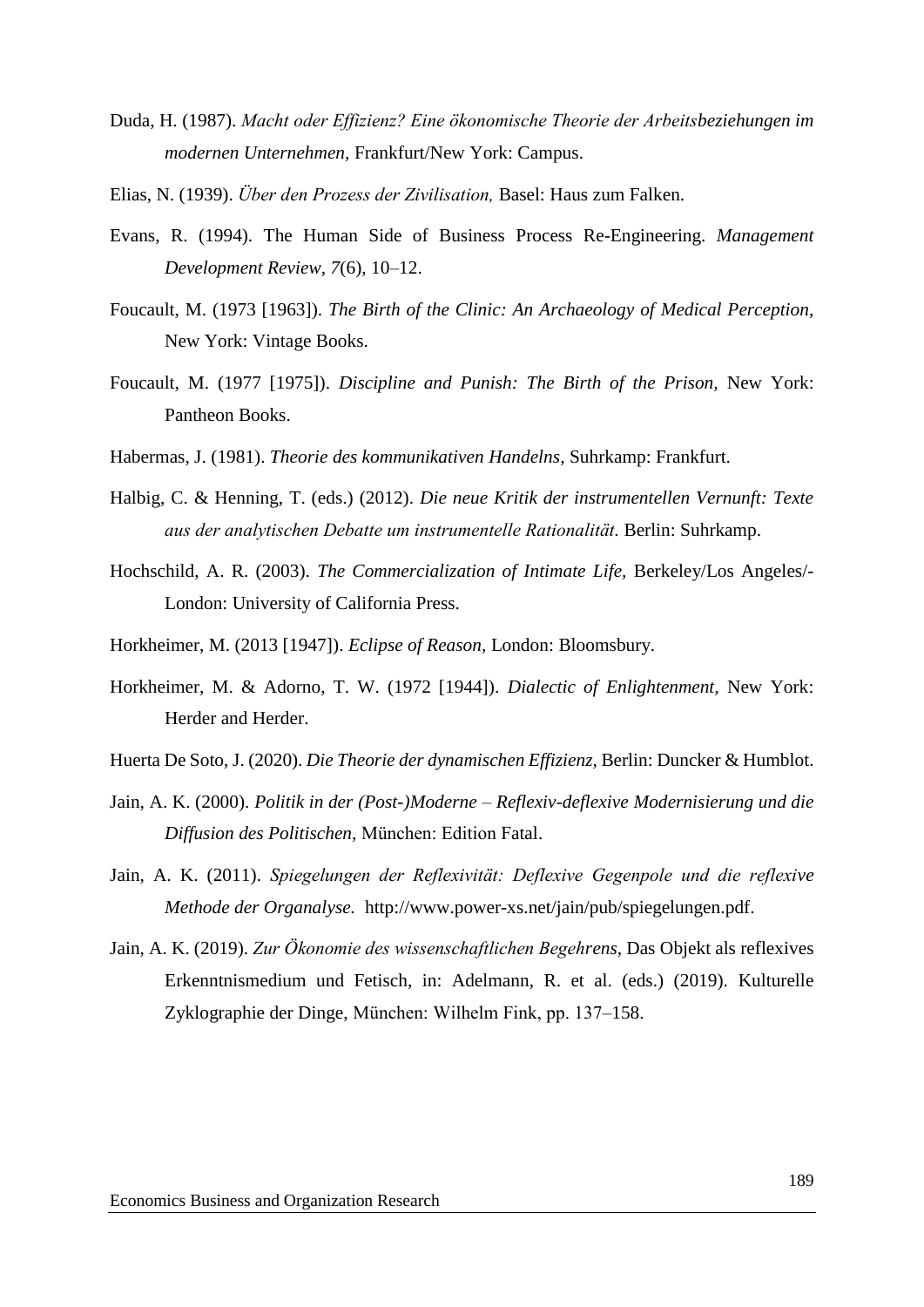- Jain, A. K., Moldaschl, M., Manger, D., & Hallensleben, T. (2016). *Reflexivität durch Verfahren? Zum Zusammenhang zwischen Reflexivität, Innovation und dem Einsatz von Management-Tools (untersucht anhand einer quantitativen Studie bei deutschen Unternehmen/Organisationen in zwei Befragungswellen),* in: Moldaschl, M. & Manger, D. (eds.): Im Spiegel der Organisation: Innovationsfähigkeit durch Institutionelle Reflexivität, München/Mering: Hampp, pp. 149–210.
- Jehle, H. (2009). *Ende der Wissenschaftlichen Betriebsführung? Eine Untersuchung zur Kritik der Rezeption und Kritik des Taylorismus,* Doctoral Thesis, University of Augsburg.
- Hegel, G. W. F. (1977 [1807]). *Phenomenology of the Spirit,* Oxford: Oxford University Press.
- Horkheimer, M. (1947). *Eclipse of Reason,* Oxford: Oxford University Press.
- Kaplan, R. S. & Norton, D. P. (1992). The Balanced Scorecard: Measures That Drive Performance. *Harvard Business Review, 70*(1), 71–79.
- Keupp, H. & Dill, H. (eds.) (2010). *Erschöpfende Arbeit: Gesundheit und Prävention in der flexiblen Arbeitswelt,* Bielfeld: Transcript.
- Kleinman, S. (ed.) (2009). *The Culture of Efficiency: Technology in Everyday Life,* New York: Peter Lang.
- Kleinöder, N., Müller, S. & Uhl, K. (eds.) (2019). *»Humanisierung der Arbeit«: Aufbrüche und Konflikte in der rationalisierten Arbeitswelt des 20. Jahrhunderts,* Bielefeld: Transcript.
- kma Online (2020). *Armin Laschet: Pflegeberufe nach Corona-Krise besser bezahlen.* kma Online, https://www.kma-online.de/aktuelles/pflege/detail/pflegeberufe-nach-coronakrise-besser-bezahlen-a-43051 [Accessed:  $8<sup>th</sup>$  April 2020]
- Kunkel, K. (2020). *Der Kern der deutschen Krankenhausmisere.* Der Freitag, https://www.freitag.de/autoren/der-freitag/der-kern-der-deutschen-krankenhausmisere  $[13<sup>th</sup> March 2020]$
- Landes, D. S. (1983). *Revolution in Time: Clocks and the Making of the Modern World,* New York: W. W. Norton.
- Landmann, M. (1975). *Entfremdete Vernunft,* Stuttgart: Klett.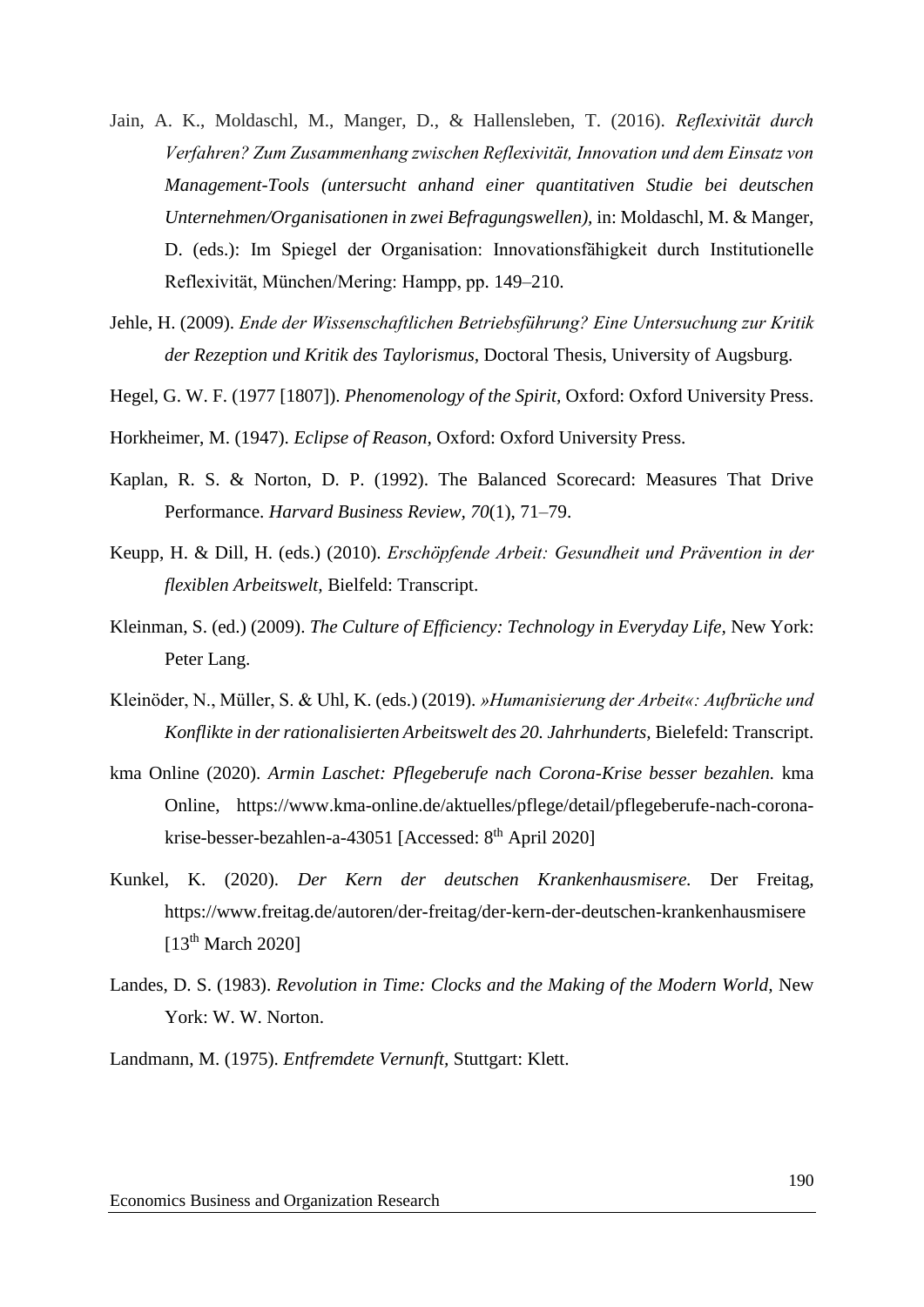- Landsberg, P. A., Cahill, J. & Schnall, P. (1999). The Impact of Lean Production and Related New Systems of Work Organization on Worker Health. *Journal of Occupational Health Psychology, 4*(2), 108–130.
- Le Grand, J. & Bartlett, W. J. (eds.) (1993). *Quasi-Markets and Social Policy,* Basingstoke: Macmillan.
- Loos, S., Albrecht, M. & Zich, K. (2019). *Zukunftsfähige Krankenhausversorgung: Simulation und Analyse einer Neustrukturierung der Krankenhausversorgung am Beispiel einer Versorgungsregion in Nordrhein-Westfalen,* https://www.bertelsmannstiftung.de/fileadmin/files/BSt/Publikationen/GrauePublikationen/VV\_Bericht\_KH-Landschaft\_final.pdf
- Lübke, F. (2020). *»Es geht darum, Denken gelernt zu haben«: Interview mit Burkhard Schwenker.* https://www.zeit.de/2020/20/betriebswirtschaftslehre-kritik-verstaendnisflexibilitaet-coronavirus.
- Luhmann, N. (1980). *Gesellschaftsstruktur und Semantik* [Vol. 1], Frankfurt: Suhrkamp.
- Luhmann, N. (1997). *Die Gesellschaft der Gesellschaft,* Frankfurt: Suhrkamp.
- Lyotard, J.-F. (1988 [1983]). *The Differend: Phrases in Dispute,* Minneapolis: University of Minnesota Press.
- Marx, K. (1962 [1867]). *Das Kapital,* in: Institut für Marxismus-Leninismus beim ZK der SED (ed.) (1962). Karl Marx, Friedrich Engels: Werke, Berlin: Dietz, vol. 23.
- Marx, Karl (1968 [1844]). *Kritik der Hegelschen Dialektik und Philosophie überhaupt [Ökonomisch-philosophische Manuskripte],* in: Institut für Marxismus-Leninismus beim ZK der SED (ed.) (1968). Karl Marx, Friedrich Engels: Werke. Berlin: Dietz Verlag, vol. 40.

Maynard, M. L. (2009). *Hyping the Efficiencies of Fast(er) Food,* in: Kleinman (2009), 39–50.

- Machiavelli, N. (1985). *The Prince,* Chicago: University of Chicago Press.
- Mill, J. S. (1844). *On the Definition of Political Economy,* in: id. (1844). Essays on Some Unsettled Questions of Political Economy, London: John W. Parker, 120–164.
- Mohan, R. (2019). *Die Ökonomisierung des Krankenhauses: Eine Studie über den Wandel pflegerischer Arbeit,* Bielefeld: Transcript.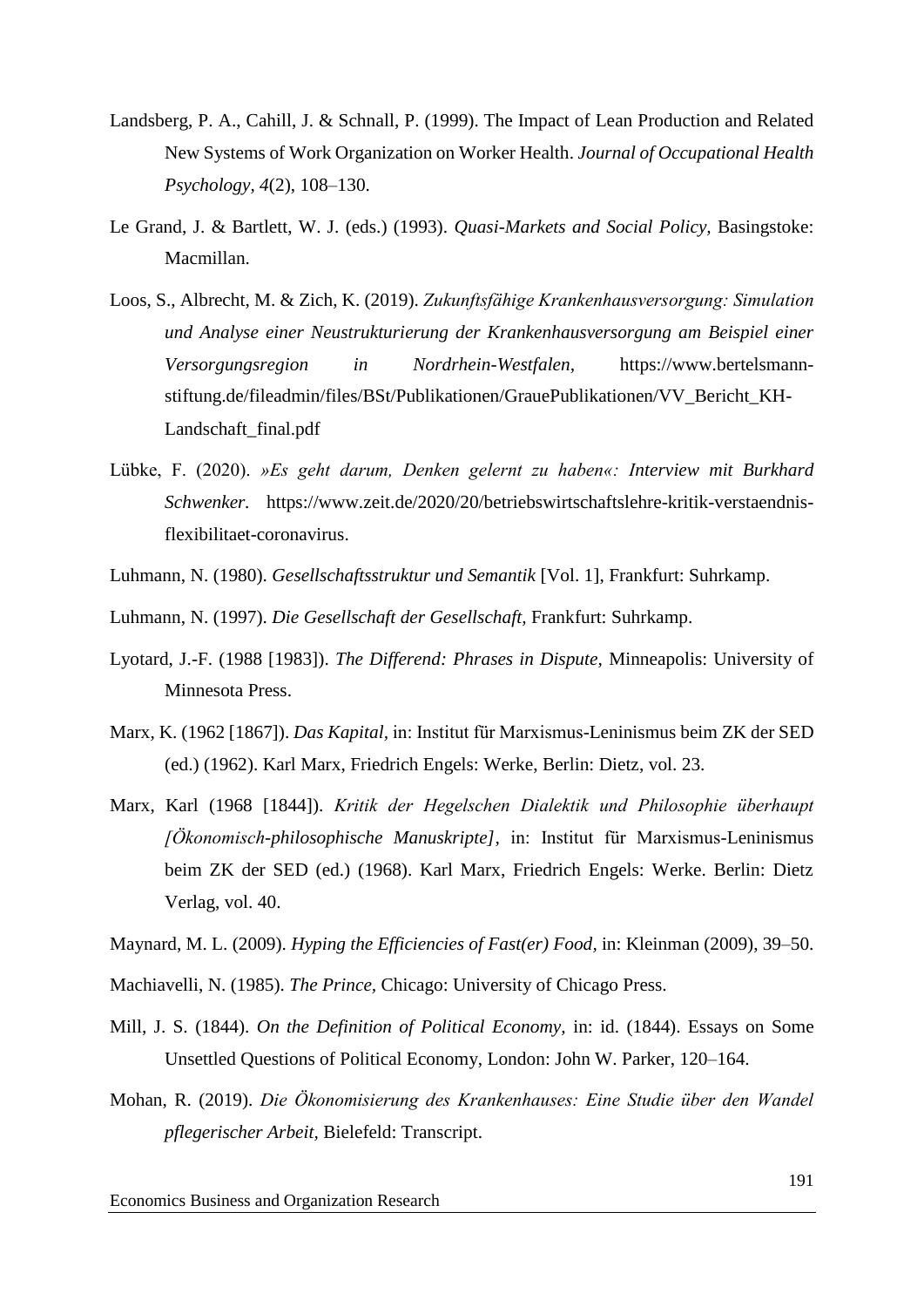- Moldaschl, M. (2005). *Institutionelle Reflexivität: Zur Analyse von »Change« im Bermuda-Dreieck von Modernisierungs-, Organisations- und Interventionstheorie,* in: (Ed. Faust, M., Fulda, M. & Moldaschl, M.), Die »Organisation« der Arbeit, München/Mering: Rainer Hampp, 355–382.
- Moldaschl, M. & Voß, G. (eds.) (2002). *Subjektivierung von Arbeit,* München/Mering: Rainer Hampp.
- Molzberger, K. (2020). *Autonomie und Kalkulation: Zur Praxis gesellschaftlicher Ökonomisierug im Gesundheits- und Krankenhauswesen,* Bielefeld: Transcript.
- Murphy, M. (2016). *The Economization of Life,* Durham: Duke University Press.
- Nassehi, A. (2012). Ökonomisierung als Optionssteigerung Eine differenzierungstheoretische Perspektive. *Soziale Welt, 63*(4), 401–418.
- Pareto, V. (2014 [1906]). *Manual of Political Economy,* Oxford: Oxford University Press.
- Penz, O. & Sauer, B. (2016). *Affektives Kapital: Die Ökonomisierung der Gefühle im Arbeitsleben,* Frankfurt/New York: Campus.
- Plato (1991a [ca. 390 BCE]). *Kratylos,* (Ed. Hülser, K.), Platon: Sämtliche Werke, Frankfurt/Leipzig: Insel, vol. III.
- Plato (1991b [ca. 375 BCE]). *Politeia,* (Ed. Hülser, K.), Platon: Sämtliche Werke, Frankfurt/Leipzig: Insel, vol. V.
- Popic, T. (2020). *European Health Systems and COVID-19: Some Early Lessons.* LSE EUROPP: European Politics and Policy, https://blogs.lse.ac.uk/europpblog/2020/03/20/european-health-systems-and-covid-19 some-early-lessons [Accessed: 20<sup>th</sup> March 2020].
- Power, M. (1994a). *The Audit Society,* (Ed. Hopwood, A. & Miller, P.), Accounting as Social and Institutional Practice, Cambridge: Cambridge University Press, 299–316.
- Power, M. (1994b). *The Audit Explosion,* London: Demos.
- Power, M. (1999). *The Audit Society: Rituals of Verification,* Oxford: Oxford University Press.
- Priddat, B. P. (2013). Bevor wir über »Ökonomisierung« reden: was ist »ökonomisch«?. *Soziale Welt, 64*(4), 417–434.